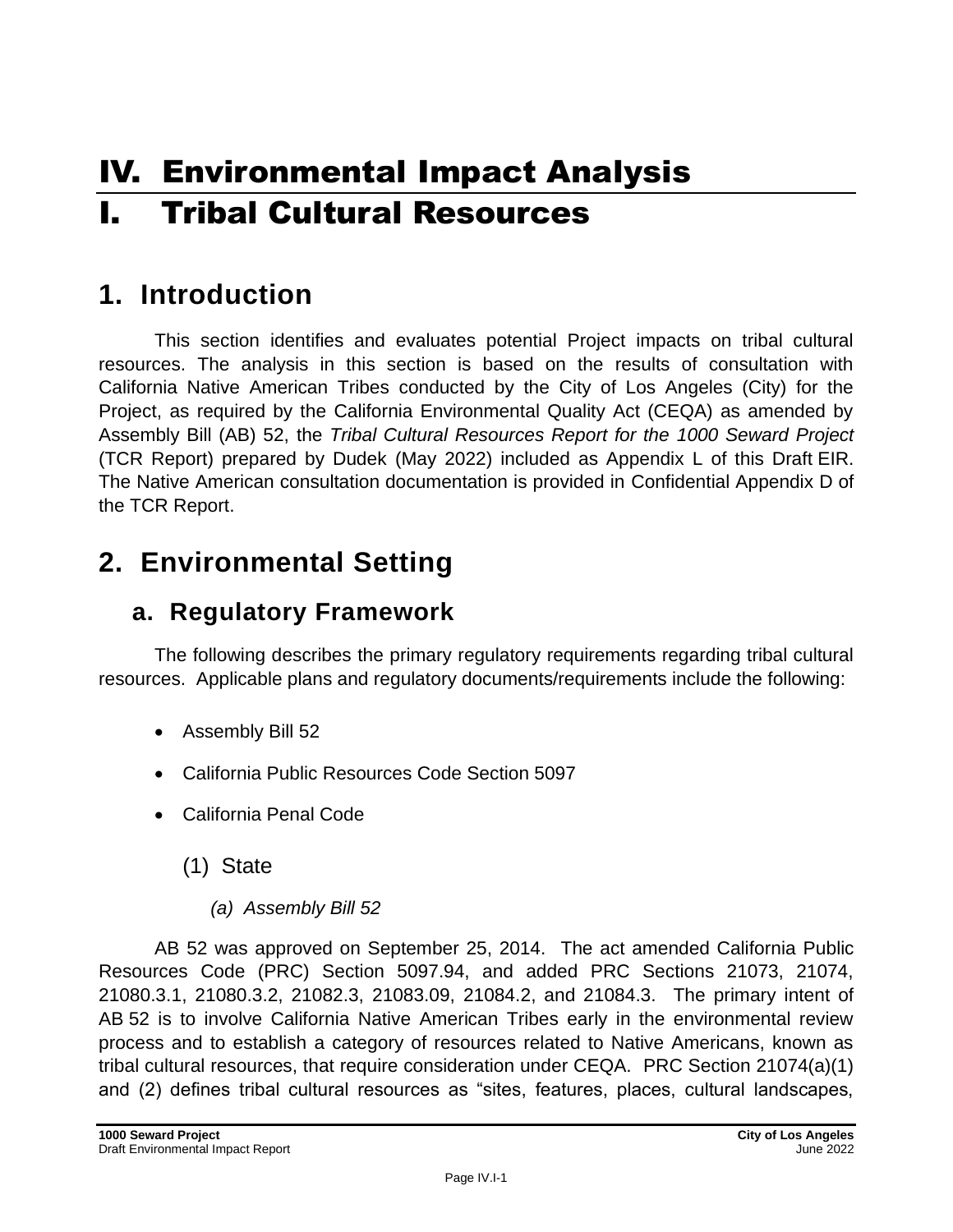sacred places, and objects with cultural value to a California Native American Tribe" that are either included or determined to be eligible for inclusion in the California Register or included in a local register of historical resources, or a resource that is determined to be a tribal cultural resource by a lead agency, in its discretion and supported by substantial evidence. A tribal cultural resource is further defined by PRC Section 20174(b) as a cultural landscape that meets the criteria of subdivision (a) to the extent that the landscape is geographically defined in terms of the size and scope of the landscape. PRC Section 20174(c) provides that a historical resource described in Section 21084.1, a unique archaeological resource as defined in subdivision (g) of Section 21083.2, or a "nonunique archaeological resource" as defined in subdivision (h) of Section 21083.2 may also be a tribal cultural resource if it conforms with the criteria of subdivision (a).

PRC Section 21080.3.1 requires that, within 14 days of a lead agency determining that an application for a project is complete, or a decision by a public agency to undertake a project, the lead agency provide formal notification to the designated contact, or a tribal representative, of California Native American Tribes that are traditionally and culturally affiliated with the geographic area of the project (as defined in PRC Section 21073) and who have requested in writing to be informed by the lead agency of projects within their geographic area of concern.<sup>1</sup> Tribes interested in consultation must respond in writing within 30 days from receipt of the lead agency's formal notification and the lead agency must begin consultation within 30 days of receiving the tribe's request for consultation.<sup>2</sup>

PRC Section 21080.3.2(a) identifies the following as potential consultation discussion topics: the type of environmental review necessary; the significance of tribal cultural resources; the significance of the project's impacts on the tribal cultural resources; project alternatives or appropriate measures for preservation; and mitigation measures. Consultation is considered concluded when either: (1) the parties agree to measures to mitigate or avoid a significant effect, if a significant effect exists, on a tribal cultural resource; or (2) a party, acting in good faith and after reasonable effort, concludes that mutual agreement cannot be reached.<sup>3</sup>

In addition to other CEQA provisions, the lead agency may certify an EIR or adopt a MND for a project with a significant impact on an identified tribal cultural resource, only if a California Native American tribe has requested consultation pursuant to Section 21080.3.1 and has failed to provide comments to the lead agency, or requested a consultation but failed to engage in the consultation process, or the consultation process occurred and was

*<sup>1</sup> Public Resources Code, Section 21080.3.1(b) and (c).*

*<sup>2</sup> Public Resources Code, Sections 21080.3.1(d) and 21080.3.1(e).*

*<sup>3</sup> Public Resources Code, Section 21080.3.2(b).*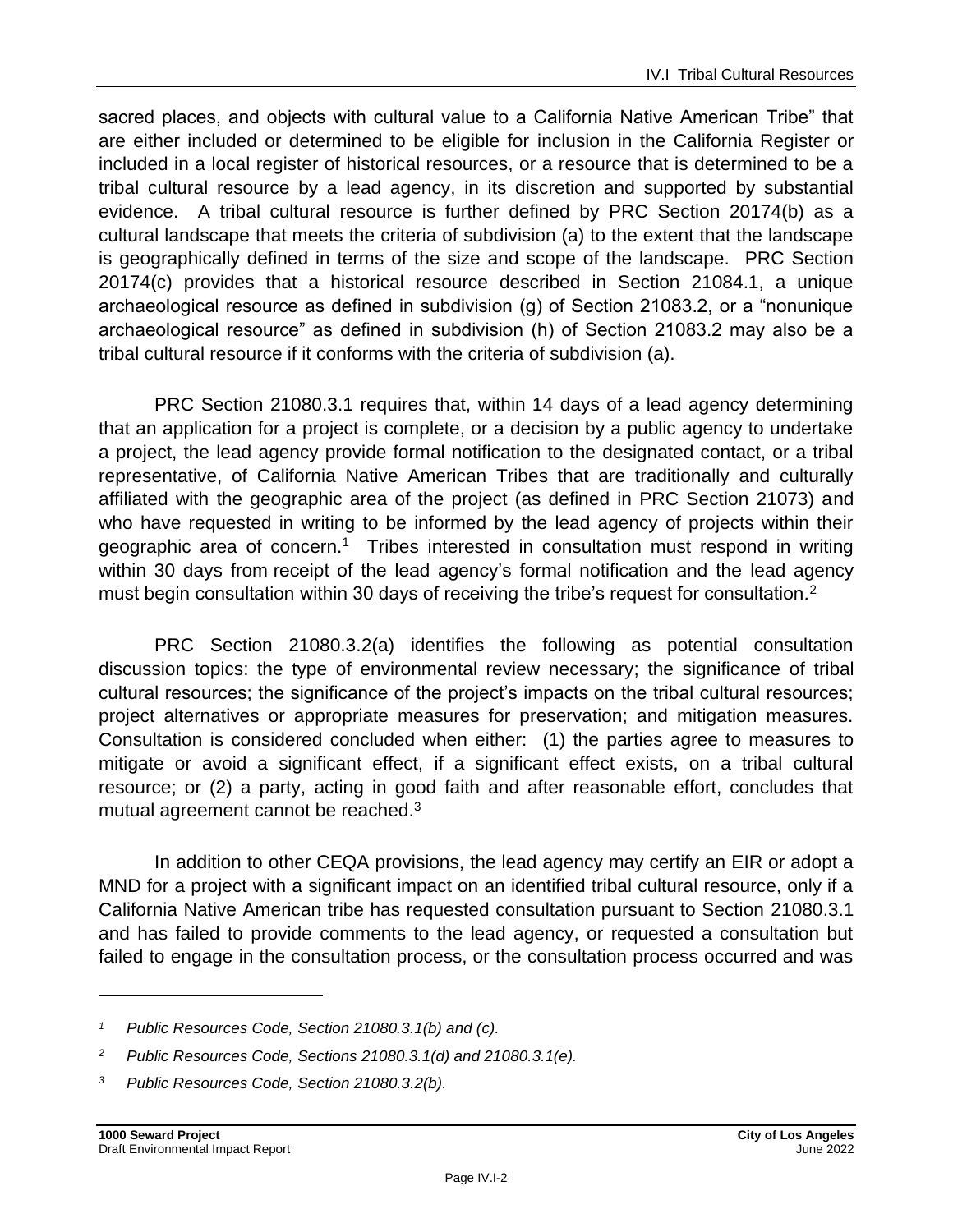concluded as described above, or if the California Native American tribe did not request consultation within 30 days.<sup>4</sup>

PRC Section 21082.3(c)(1) states that any information, including, but not limited to, the location, description, and use of the tribal cultural resources, that is submitted by a California Native American tribe during the environmental review process shall not be included in the environmental document or otherwise disclosed by the lead agency or any other public agency to the public without the prior consent of the tribe that provided the information. If the lead agency publishes any information submitted by a California Native American tribe during the consultation or environmental review process, that information shall be published in a confidential appendix to the environmental document unless the tribe that provided the information consents, in writing, to the disclosure of some or all of the information to the public.

Confidentiality does not apply to data or information that are, or become publicly available, are already in lawful possession of the project applicant before the provision of the information by the California Native American tribe, are independently developed by the Applicant or the Applicant's agents, or are lawfully obtained by the Applicant from a third party that is not the lead agency, a California Native American tribe, or another public agency.<sup>5</sup>

### *(b) California Public Resources Code*

PRC Section 5097.98, as amended by AB 2641, provides procedures in the event human remains of Native American origin are discovered during project implementation. PRC Section 5097.98 requires that no further disturbances occur in the immediate vicinity of the discovery, that the discovery is adequately protected according to generally accepted cultural and archaeological standards, and that further activities take into account the possibility of multiple burials. PRC Section 5097.98 further requires the Native American Heritage Commission (NAHC), upon notification by a County Coroner, designate and notify a Most Likely Descendant (MLD) regarding the discovery of Native American human remains. Once the MLD has been granted access to the site by the landowner and inspected the discovery, the MLD then has 48 hours to provide recommendations to the landowner for the treatment of the human remains and any associated grave goods. In the event that no descendant is identified, or the descendant fails to make a recommendation for disposition, or if the land owner rejects the recommendation of the descendant, the landowner may, with appropriate dignity, reinter the remains and burial items on the property in a location that will not be subject to further disturbance.

*<sup>4</sup> Public Resources Code, Section 21082.3(d)(2) and (3).*

*<sup>5</sup> Public Resources Code, Section 21082.3(c)(2)(B).*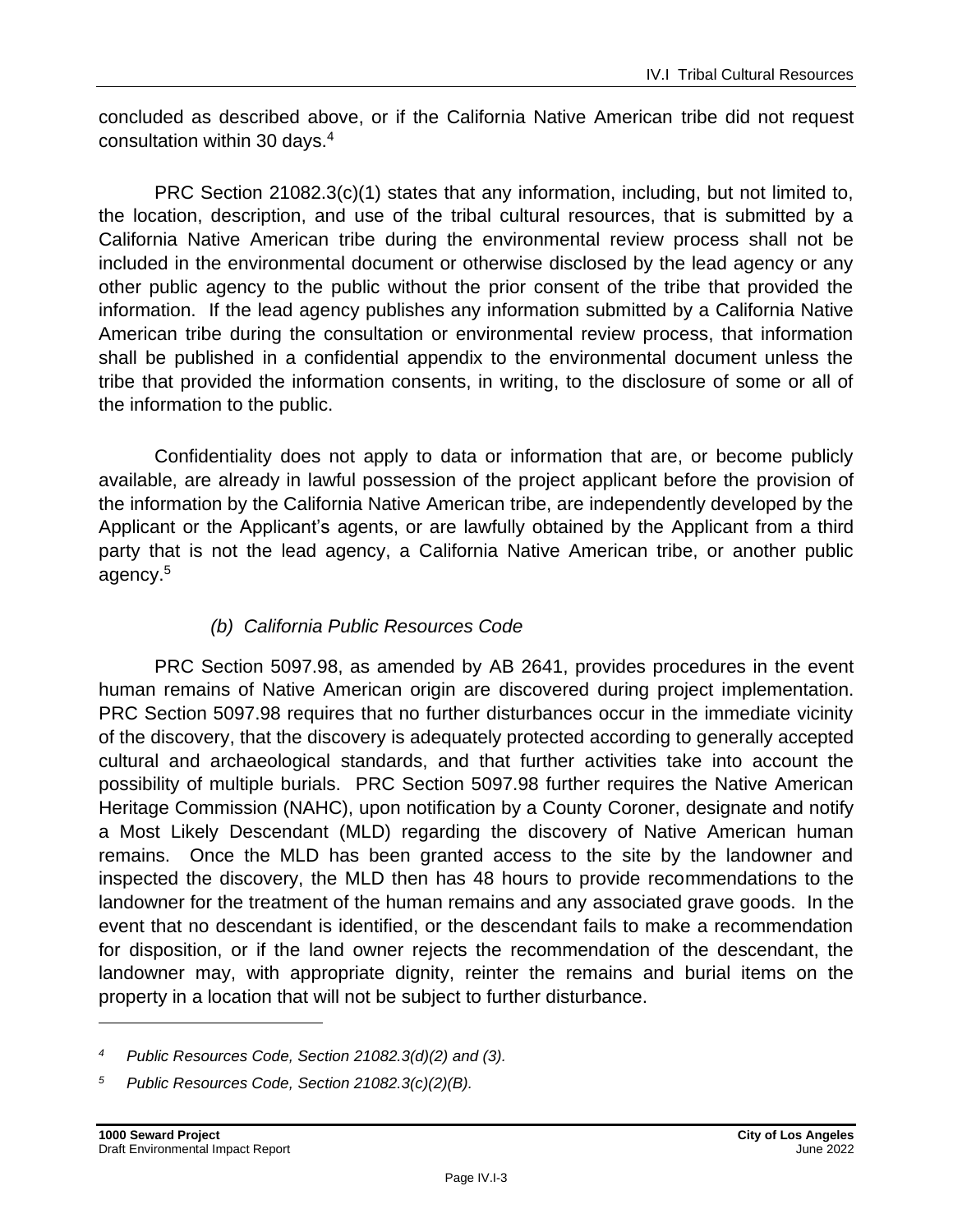PRC Section 5097.99 prohibits acquisition or possession of Native American artifacts or human remains taken from a Native American grave or cairn after January 1, 1984, except in accordance with an agreement reached with the NAHC.

PRC Section 5097.5 provides protection for tribal resources on public lands, where Section 5097.5(a) states, in part, that:

No person shall knowingly and willfully excavate upon, or remove, destroy, injure, or deface, any historic or prehistoric ruins, burial grounds, archaeological or vertebrate paleontological site, including fossilized footprints, inscriptions made by human agency, rock art, or any other archaeological, paleontological or historical feature, situated on public lands, except with the express permission of the public agency having jurisdiction over the lands.

#### *(c) California Penal Code*

California Penal Code Section 622½ provides the following: "Every person, not the owner thereof, who willfully injures, disfigures, defaces, or destroys any object or thing of archeological or historical interest or value, whether situated on private lands or within any public park or place, is guilty of a misdemeanor."

California Penal Code Section 623 provides the following: "Except as otherwise provided in Section 599c, any person who, without the prior written permission of the owner of a cave, intentionally and knowingly does any of the following acts is guilty of a misdemeanor punishable by imprisonment in the county jail not exceeding one year, or by a fine not exceeding one thousand dollars (\$1,000), or by both such fine and imprisonment: (1) breaks, breaks off, cracks, carves upon, paints, writes or otherwise marks upon or in any manner destroys, mutilates, injures, defaces, mars, or harms any natural material found in any cave. (2) disturbs or alters any archaeological evidence of prior occupation in any cave. (3) kills, harms, or removes any animal or plant life found in any cave. (4) burns any material which produces any smoke or gas which is harmful to any plant or animal found in any cave. (5) removes any material found in any cave. (6) breaks, forces, tampers with, removes or otherwise disturbs any lock, gate, door, or any other structure or obstruction designed to prevent entrance to any cave, whether or not entrance is gained.

# **b. Existing Conditions**

### (1) Existing Project Site Conditions

The Project Site is located in a highly urbanized area in the Hollywood community in the City of Los Angeles (City), approximately one mile south of the Santa Monica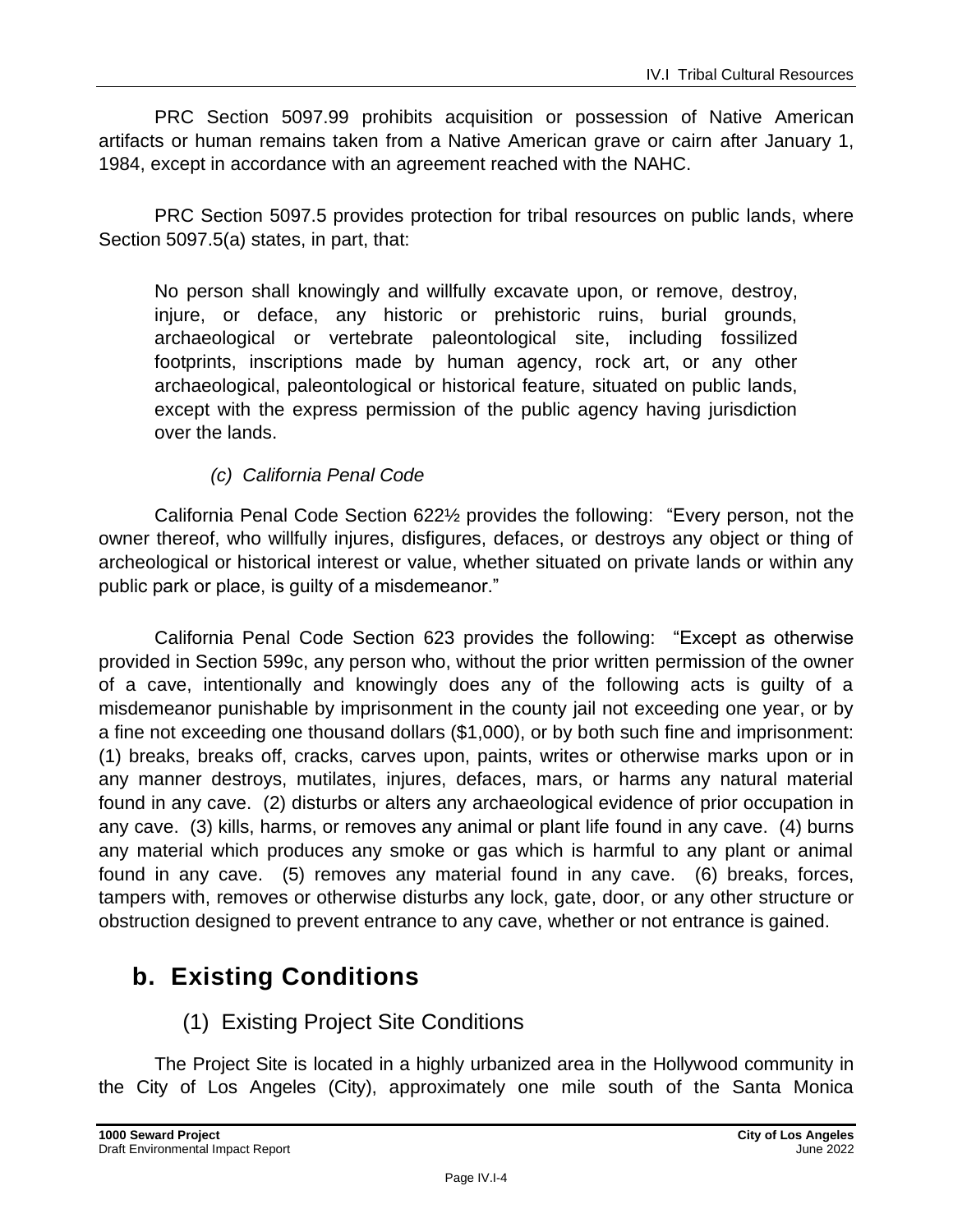Mountains, approximately 5.2 miles north of Baldwin Hills, and approximately 12 miles northeast of the Pacific Ocean. The Project Site is currently developed with two one-story buildings totaling 10,993 square feet, comprised of a 2,551 square-foot restaurant and 8,442 square-foot studio and production space, along with surface parking areas.

As discussed in the TCR Report included as Appendix L of this Draft EIR, existing development is underlain by Urban land-Grommet-Ballona complex, associated with non-native material over young alluvium derived from sedimentary rock. Due the size and nature of past development associated with the Project Site and vicinity, all native subsurface soils with potential to support the presence of cultural deposits have been substantially disturbed.

### (2) City of Los Angeles Ethnographic Context

The following discussion is based on the TCR Report, included as Appendix L of this Draft EIR, which provides extensive supporting information and maps.

The history of the Native American communities in the Los Angeles region prior to the mid-1700s has largely been reconstructed through later mission-period and early ethnographic accounts. The first records of the Native American inhabitants of the region come predominantly from European merchants, missionaries, military personnel, and explorers. These brief and generally peripheral, accounts were prepared with the intent of furthering respective colonial and economic aims and were combined with observations of the landscape. They were not intended to be unbiased accounts regarding the cultural structures and community practices of the newly encountered cultural groups. The establishment of the missions in the region brought more extensive documentation of Native American communities, though these groups did not become the focus of formal and in-depth ethnographic study until the early 20th century. Additionally, it is important to note that while many of those providing information for these early ethnographies were able to provide information based on personal experience, a significantly large proportion of these informants were born after 1850, by which time Native Americans would have had considerable contact with Europeans. This is important to note when examining these ethnographies, since considerable culture change had undoubtedly occurred by 1850 among the Native American in California. This is also a particularly important consideration for studies focused on tribal cultural resources, where concepts of "cultural resource" and the importance of traditional cultural places are intended to be interpreted based on the values expressed by present-day Native American representatives and may vary from archaeological values.

Based on ethnographic information, it is believed that at least 88 different languages were spoken from Baja California Sur to the southern Oregon state border at the time of Spanish colonization. Tribes in the City region have traditionally spoken Takic languages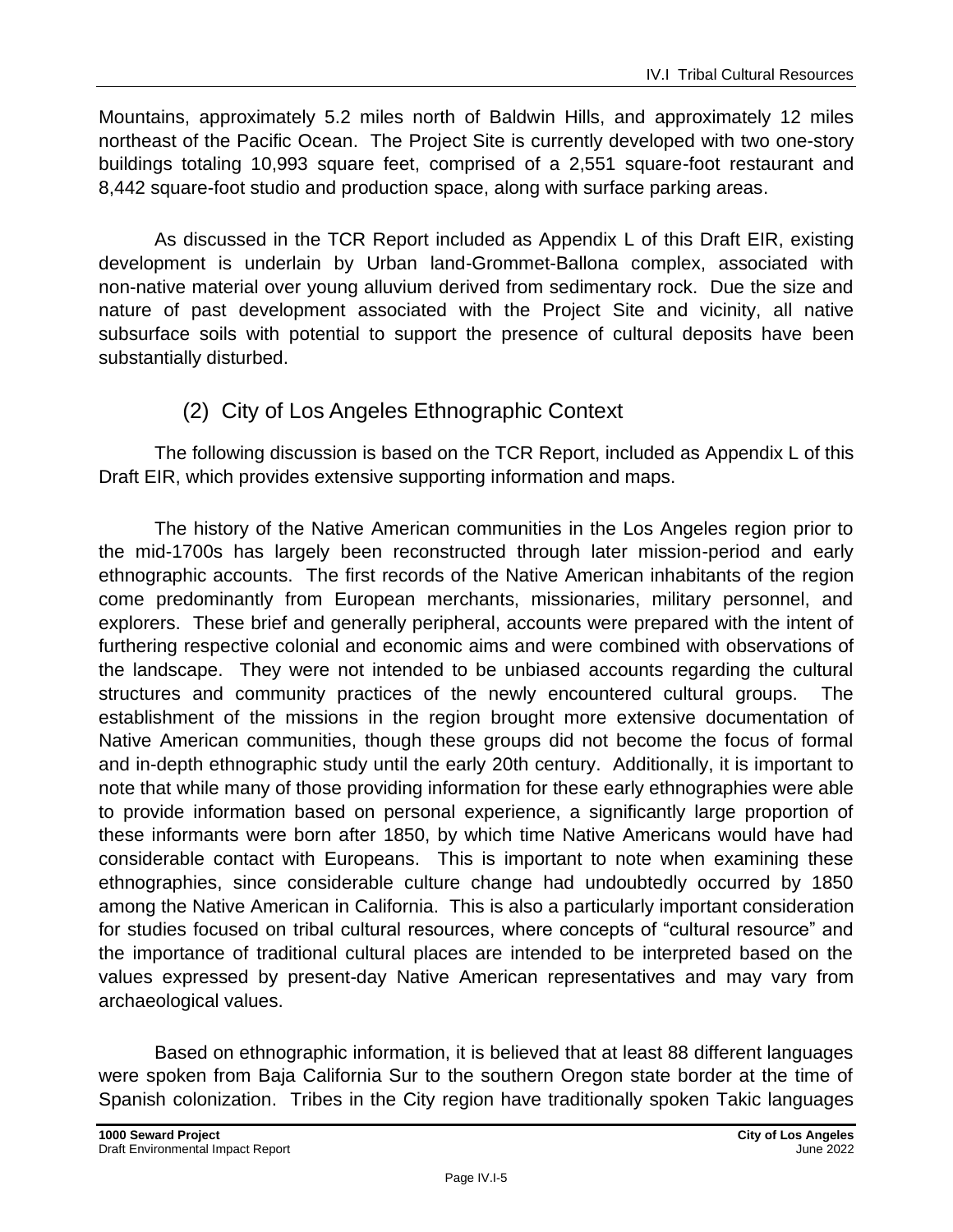that may be assigned to the large Uto-Aztecan family. These groups include the Gabrieleño, Cahuilla, and Serrano.

The archaeological record indicates that the Gabrieleño arrived in the Los Angeles Basin around 500 B.C. Surrounding native groups included the Chumash and Tataviam to the northwest, the Serrano and Cahuilla to the northeast, and the Juaneño and Luiseño to the southeast. The name "Gabrielino" or "Gabrieleño" was first established by the Spanish from the San Gabriel Mission and included people from the established Gabrielino area as well as other social groups. While this population primarily included Native American individuals local to the immediate region, individuals from surrounding areas and other tribes are also shown from records to have been coerced into involuntary labor at the San Gabriel Mission. As such, post-mission Gabrieleño communities may have complex historical and cultural understandings, with associations to multiple ethnic groups. Therefore, in the post-colonization period, the name does not necessarily identify a specific ethnic or tribal group. The names by which Native Americans in southern California identified themselves have, in some cases, been lost. Today, many Gabrieleño identify themselves as the Tongva, within which there are a number of regional bands. Though the names "Tongva" or "Gabrieleño" are the most common names used by Native American groups today, and are recognized by the NAHC, there are groups within the region that self-identify differently. In order to be inclusive of the majority of tribal entities within the region, the name "Tongva" or "Gabrieleño" are used within the remainder of this section.

Tongva lands encompassed the greater Los Angeles Basin and three Channel Islands: San Clemente, San Nicolas, and Santa Catalina. The Tongva established large, permanent villages in the fertile lowlands along rivers and streams, and in sheltered areas along the coast, stretching from the foothills of the San Gabriel Mountains to the Pacific Ocean. A total tribal population has been estimated of at least 5,000 persons, but recent ethnohistoric work suggests a number approaching 10,000 persons.

The nearest large ethnographic Tongva village was that of Yanga (also known as Yaangna, Janga, or Yabit), which was in the vicinity of the Pueblo of Los Angeles. This village was reportedly first encountered by the expedition led by Captain Gaspar de Portola in 1769. In 1771, Mission San Gabriel was established, and Mission records indicate that 179 Gabrieleño inhabitants of Yanga were coerced into involuntary labor at the San Gabriel Mission. Based on this information, Yanga may have been the most populated village in the Western Gabrieleño territory. Second in size, and less thoroughly documented, the village of Cahuenga was located slightly closer, just north of the Cahuenga Pass.

The Tongva subsistence economy was centered on gathering and hunting. The surrounding environment was rich and varied, and the tribe exploited mountains, foothills, valleys, deserts, riparian, estuarine, and open and rocky coastal eco-niches. Like that of most native Californians, acorns were the staple food and part of an established industry by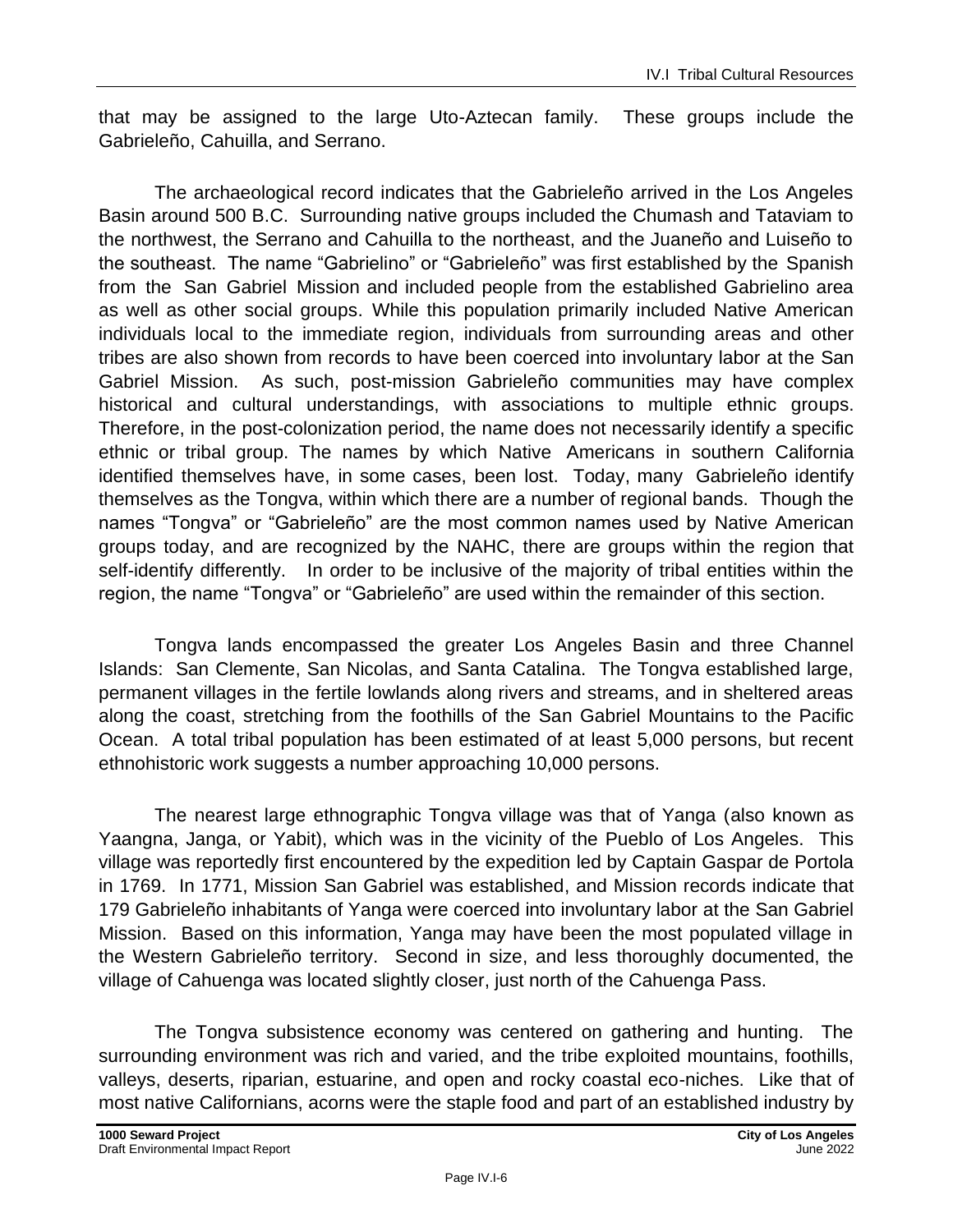the time of the early Intermediate Period. Acorns were supplemented by the roots, leaves, seeds, and fruits of a wide variety of flora (e.g., islay, cactus, yucca, sages, and agave). Fresh water and saltwater fish, shellfish, birds, reptiles, and insects, as well as large and small mammals, were also consumed.

A wide variety of tools and implements were used by the Tongva to gather and collect food resources. These included the bow and arrow, traps, nets, blinds, throwing sticks and slings, spears, harpoons, and hooks. Groups residing near the ocean used oceangoing plank canoes and tule balsa canoes for fishing, travel, and trade between the mainland and the Channel Islands.

Tongva people processed food with a variety of tools, including hammerstones and anvils, mortars and pestles, manos and metates, strainers, leaching baskets and bowls, knives, bone saws, and wooden drying racks. Food was consumed from a variety of vessels. Catalina Island steatite was used to make ollas and cooking vessels.

At the time of Spanish colonization, the basis of Tongva religious life was the Chinigchinich religion, centered on the last of a series of heroic mythological figures. Chinigchinich gave instruction on laws and institutions, and also taught the people how to dance, which was the primary religious act for this society. He later withdrew into heaven, where he rewarded the faithful and punished those who disobeyed his laws. The Chinigchinich religion seems to have been relatively new when the Spanish arrived. It was spreading south into the Southern Takic groups even as Christian missions were being built and may represent a mixture of native and Christian belief and practices.

Deceased Tongva were either buried or cremated, with burial more common on the Channel Islands and the neighboring mainland coast and cremation predominating on the remainder of the coast and the interior. Cremation ashes have been found buried within stone bowls and in shell dishes, as well as scattered among broken ground stone implements. These archaeological finds correspond with ethnographic descriptions of an elaborate mourning ceremony that included a wide variety of offerings, including seeds, stone grinding tools, otter skins, baskets, wood tools, shell beads, bone and shell ornaments, and projectile points and knives. Offerings varied with the sex and status of the deceased. At the behest of the Spanish missionaries, cremation essentially ceased following colonization.

### (3) Assembly Bill 52 Consultation

In compliance with the requirements of AB 52, the City provided formal notification of the Project on November 12, 2020, to all NAHC-listed Native American tribal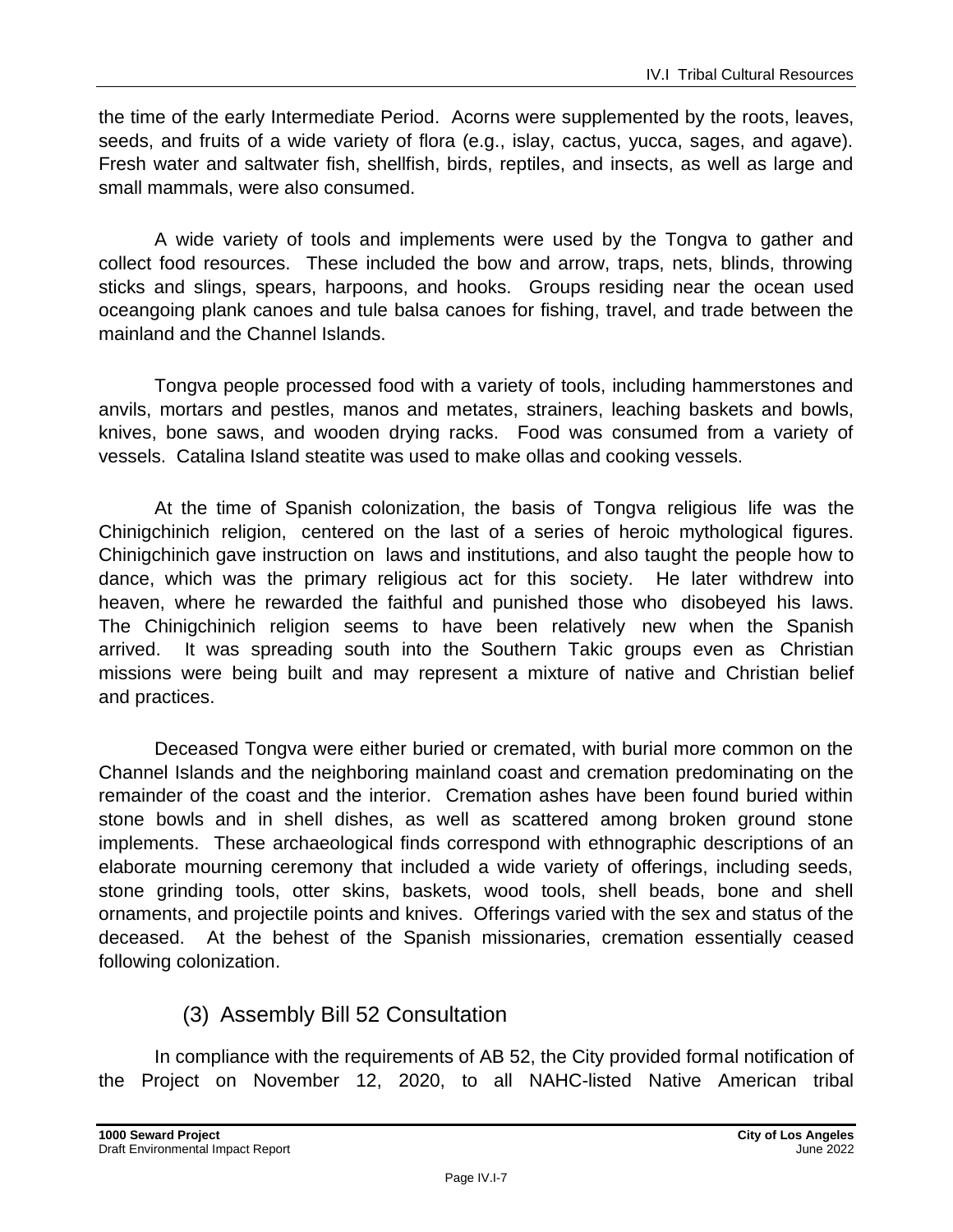representatives on their AB 52 Contact List. Letters were sent via FedEx and certified mail to the following California Native American tribes that requested notification:

- Gabrielino Tongva Indians of California Tribal Council
- Gabrieleño Band of Mission Indians—Kizh Nation
- Gabrielino/Tongva Nation
- Gabrielino-Tongva Tribe
- Gabrielino/Tongva San Gabriel Band of Mission Indians
- San Fernando Band of Mission Indians
- Soboba Band of Luiseño Indians
- Torres Martinez Desert Cahuilla Indians
- Fernandeño Tataviam Band of Mission Indians

A record of the letters, mailings, and correspondence received is included as Confidential Appendix B of the TCR Report. Consultation was requested by the Gabrieleño Band of Mission Indians—Kizh Nation (Kizh Nation). The City also received one response from the Fernandeño Tataviam Band of Mission Indians dated November 12, 2020, deferring consultation to the Kizh Nation. A summary of this process is provided below.

#### *(a) Gabrieleño Band of Mission Indians—Kizh Nation Consultation*

On November 18, 2020, the Kizh Nation responded to initial outreach from the City requesting consultation, dated November 12, 2020. The City and the Kizh Nation initiated consultation on February 10, 2022. During consultation, representatives from the Kizh Nation and the City discussed the potential for encountering resources in previously developed areas, with the Kizh Nation providing examples of resources discovered at other projects sites (outside the City) that had been determined to have a low chance of discovery for tribal cultural resources. It is the Kizh Nation's position that even when resources and isolated finds are discovered in disturbed contexts, the cultural significance of the resource remains unchanged. The Kizh Nation also requested, and the City provided, information about previous removal of native soil from the Project Site and its replacement with artificial soil.

Following the initial consultation phone call, the Kizh Nation sent an email to the City on February 18, 2022, that included screen shots of four historic map images depicting the Hollywood area with hand drawn notes dated 1881, 1898, 1901, and 1938 along with the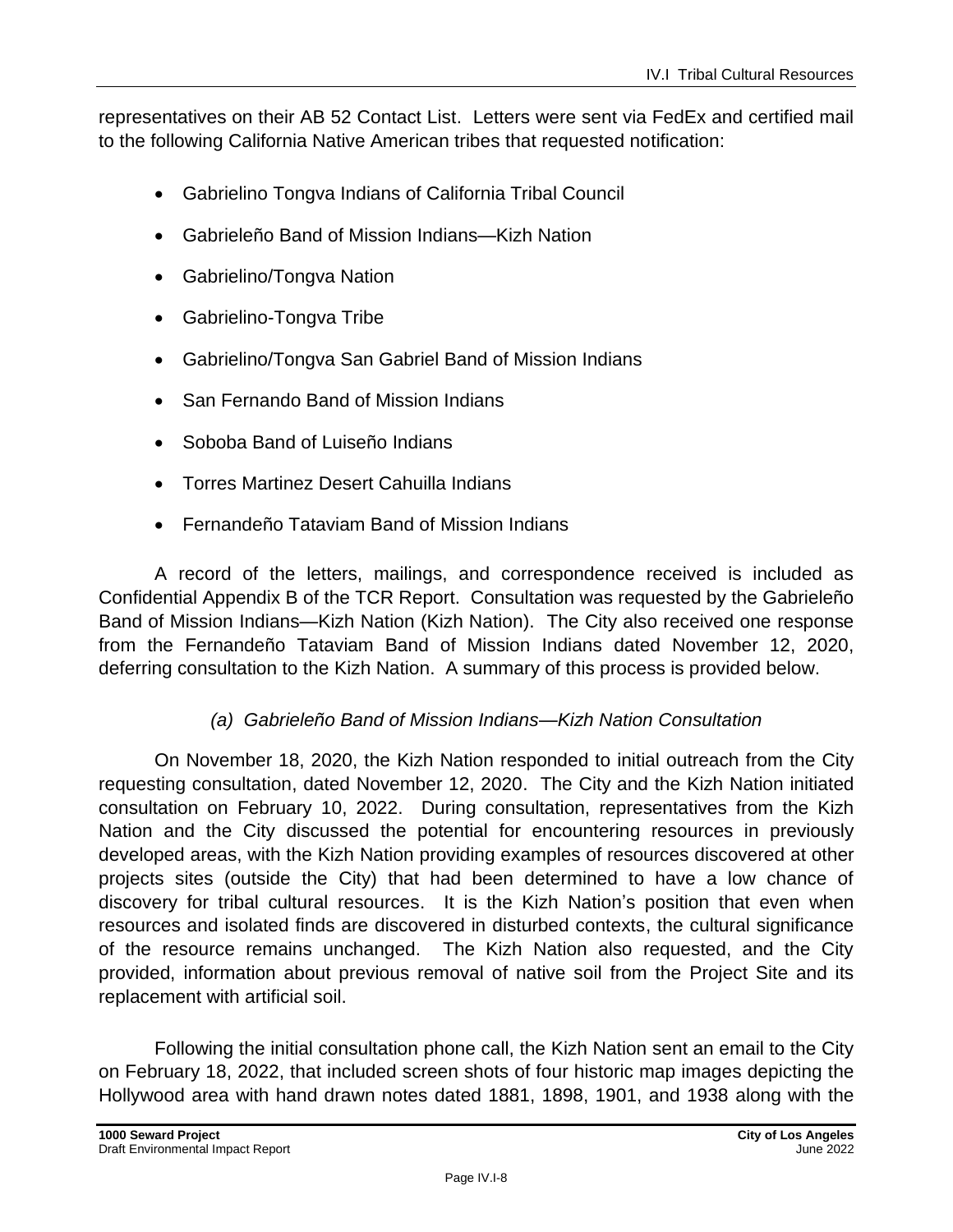tribe's notes on each map and screen shots of pages of text from numerous literary sources, along with proposed mitigation measures for potential resources in the Project area. The Kizh Nation did not provide explanatory text for any of the literary sources, or any discussion or context about whether or how this information relates to the Project or the Project Site. All documents relating to AB 52 Consultation are provided in Confidential Appendix C of the TCR Report, included as Appendix L of this Draft EIR. Table 3 in the TCR Report provides the Kizh Nation's summary for each of the maps sent on February 18, 2022, which depict trade routes, waterways, and villages.

In addition to the historical maps summarized in Table 3 of the TCR Report, on February 18, 2022, Chairman Andrew Salas of the Kizh Nation provided the City with a generalized letter from Dr. E. Gary Stickel of Environmental Research Archaeologists (ERA) dated August 22, 2018, regarding proper monitoring of cultural resources. In this letter, Dr. Stickel discusses the inadequacy of an archaeological pedestrian survey for the identification of subsurface cultural material, the use of ground penetrating radar (GPR) to detect unknown burials prior to project construction, the reliability of the use of a GPR, and a statement of the use of a monitoring program for project compliance. Additionally, Dr. Stickel states that the only exception of a monitoring program would be when a subject property has been extensively disturbed and all soil deposits to contain cultural material has been removed and/or destroyed. However, as noted above, this letter is generalized and not specific to the Project. The Kizh Nation also provided a generalized, undated letter from the SCCIC, noting that the absence of archaeological resources within a specific area does not mean that no such resources exist and that there is always a chance that there are unrecorded archaeological resources on the surface or buried within an area.

On April 14, 2022 the City sent a letter to the Kizh Nation which included a brief summary of the tribal consultation that had occurred between the City and Kizh Nation thus far for the Project. As part of the letter, the City provided a copy of the administrative draft TCR Report for the Tribe's review. The City respectfully requested that the Tribe complete its review of the TCR Report and provide any comments by April 28, 2022. Additionally, the letter served to inform the Tribe of the City's intent to conclude consultation at the publication of the Draft EIR, in a subsequent notice to the Tribe. The City would then release the Draft EIR for the Project, thereby commencing the 45-day period during which interested parties, members of the public, and governmental agencies, such as the Tribe, may submit written comments on the adequacy of the Draft EIR. The Kizh Nation responded the same day to the City's letter noting that they disagreed with the City's conclusion, specifically that the City's inadvertent discovery condition of approval would protect the Kizh Nation's tribal cultural resources and that consultation could be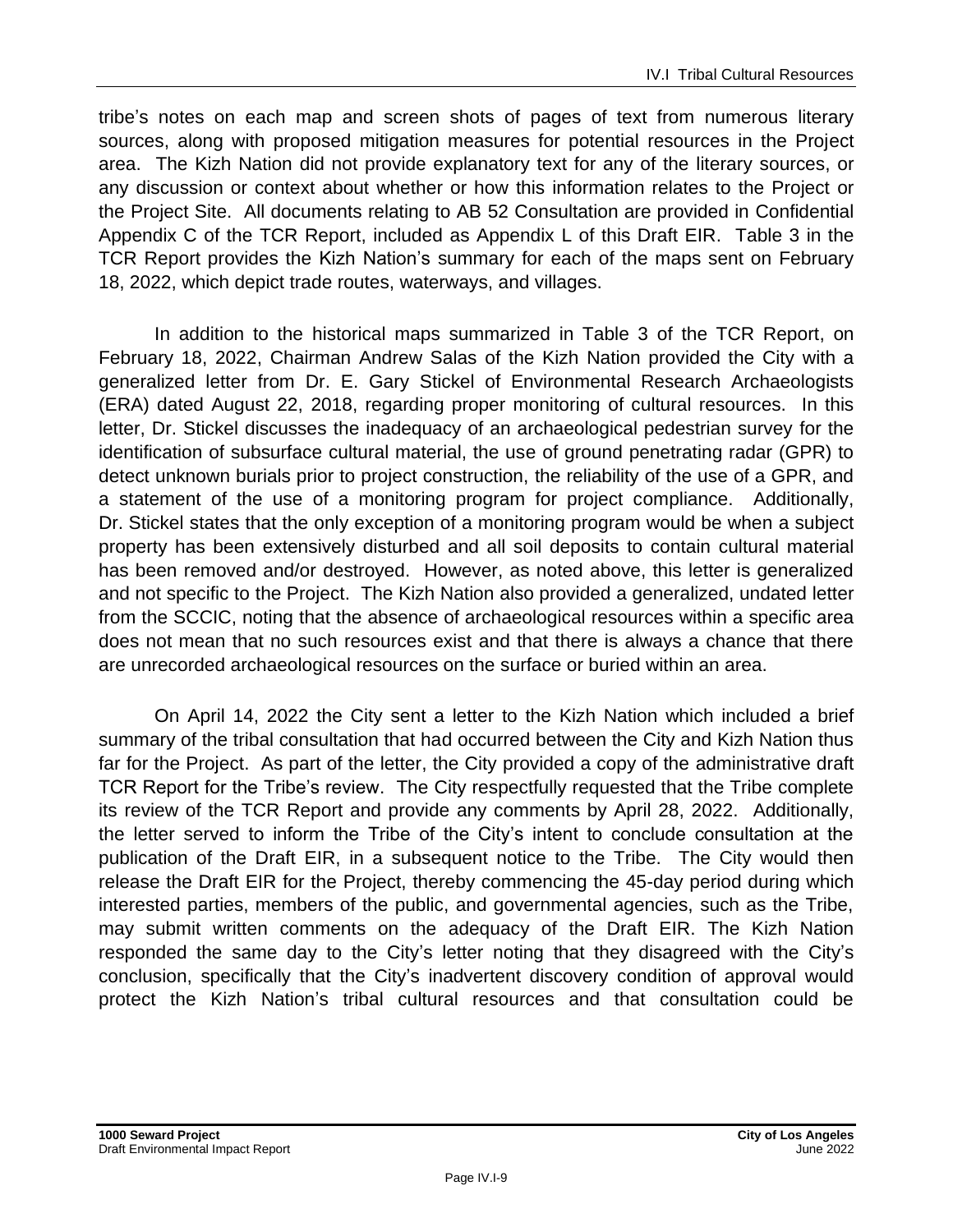concluded.<sup>6</sup> Further the Kizh Nation requested that consultation continue to discuss how the materials submitted thus far do not meet the substantial evidence threshold as required by AB 52.

On May 19, 2022, the City and the Kizh Nation continued consultation via a conference call. During this meeting, the Kizh Nation provided additional historical maps showing the Project Site in relation to Rancho La Brea, railroad lines, trade routes, villages, battle sites, oil wells, and local waterways. A summary of these maps is also included in Table 3 of the TCR Report. The Kizh Nation emphasized that railroads were constructed upon existing trade routes, which combined with the presence of the tar and the water sources would have constituted an area of human activity and a cultural landscape. In addition to the historic maps, the tribe also provided documents with information about the prehistoric use of tar pits and examples of artifacts found at the Rancho La Brea, as well as an excerpt from "Sources of Rebellion: Indian Testimony and the Mission San Gabriel uprising of 1785" by Steven Hackel. The Kizh Nation also reiterated their position that tribal cultural resources can be present in disturbed soils and that the disturbance does not necessarily alter the significance of the resource. The Kizh Nation discussed examples of locations (outside the City) were resources were discovered in disturbed soils.

Based on the summary provided in Table 3 of the TCR Report, as well the letter from ERA and the SCCIC and other documents, the Kizh Nation believes that there is a higher than average potential to impact TCRs within the Project Site. As such, Chairman Salas provided the City with proposed mitigation measures for the Project, including retaining a Native American Monitor to be present during all ground disturbing activities and implementing various protocols and procedures in the event that tribal cultural resources, archaeological resources, or human remains are identified within the Project Site.

- (4) Background Research
	- *(a) SCCIC Records Search*

On August 18, 2020, staff at the South Central Coastal Information Center (SCCIC), located on the campus of California State University, Fullerton, provided the results of a California Historical Resources Information System (CHRIS) records search for the Project Site and a 0.5-mile radius. Due to COVID-19, the SCCIC notified researchers that they are only providing data for Los Angeles County that are digital. The CHRIS records search results provided by the SCCIC included their digitized collections of search, which included mapped prehistoric and historic archaeological resources and historic built-environment

*<sup>6</sup> The City's letter did not conclude consultation or imply that consultation was being concluded through the letter.*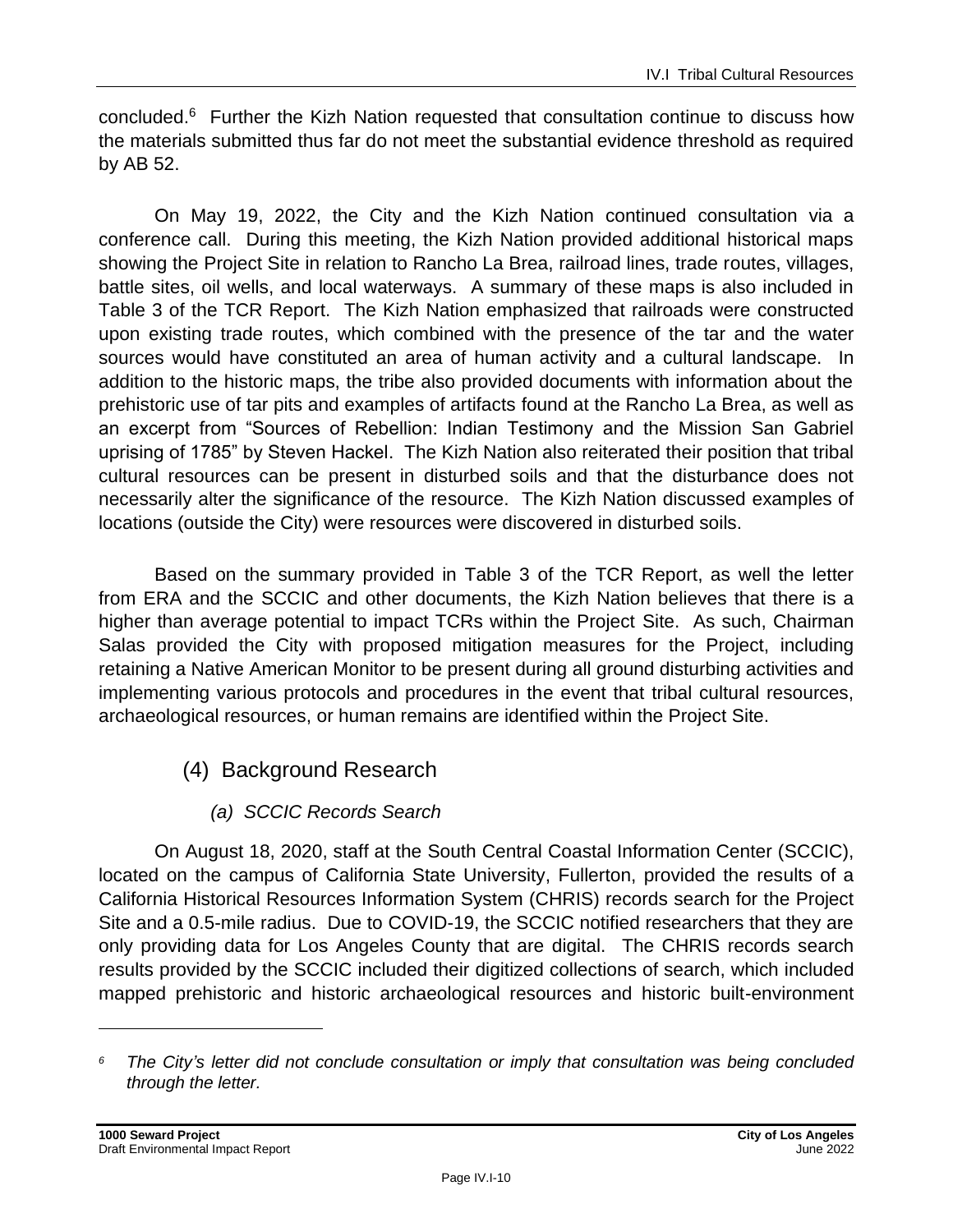resources; Department of Recreation and Parks site records; technical reports; archival resources; and ethnographic references. Additional consulted sources included historical maps of the Project Site, the National Register of Historic Places (National Register), the California Register of Historical Resources (California Register), the California Historic Property Data File, and the lists of California State Historical Landmarks, California Points of Historical Interest, and the Archaeological Determinations of Eligibility. The SCCIC records were reviewed to determine whether the implementation of the Project would have the potential to impact known cultural resources. The confidential records search results are also provided in Confidential Appendix A of the TCR Report included as Appendix L of this Draft EIR.

#### *(i) Previously Conducted Cultural Resource Studies*

Results of the records search indicated that 21 previous cultural resource studies have been conducted within the records search area between 1966 and 2016. None of these intersect or overlap the Project Site. A complete list of the previous cultural resource studies is provided in Table 1 of the TCR Report included as Appendix L of this Draft EIR.

#### *(ii) Previously Recorded Cultural Resources*

The SCCIC records identified 34 previously recorded cultural resources within 0.5 mile of the Project Site. All but one of the resources within the record search area are historic-age build environment resources and/or districts. The remaining resource is the historic DeLongpre Park which was constructed in 1924. The SCCIC record for the historical resource DeLongpre Park, has the status code HP31, which is defined by the Office of Historic Preservation as an urban open space. No prehistoric archeological resources have been previously recorded within 0.5 mile of the Project Site.

### *(b) NAHC Sacred Lands File Search*

As part of the process of identifying cultural resources within or near the Project Site, NAHC was contacted on June 5, 2020, to request a review of the sacred land file (SLF). The NAHC replied via email on June 19, 2020, stating that the SLF search was completed with negative results (completed June 17, 2020). Because the SLF search does not include an exhaustive list of Native American cultural resources, the NAHC suggested contacting eight Native American individuals and/or tribal organizations who may have direct knowledge of cultural resources in or near the Project site. In compliance with AB 52, the City has contacted all NAHC-listed traditionally geographically affiliated tribal representatives that have requested Project notification. Documents related to the NAHC SLF search are included in Appendix C of the TCR Report.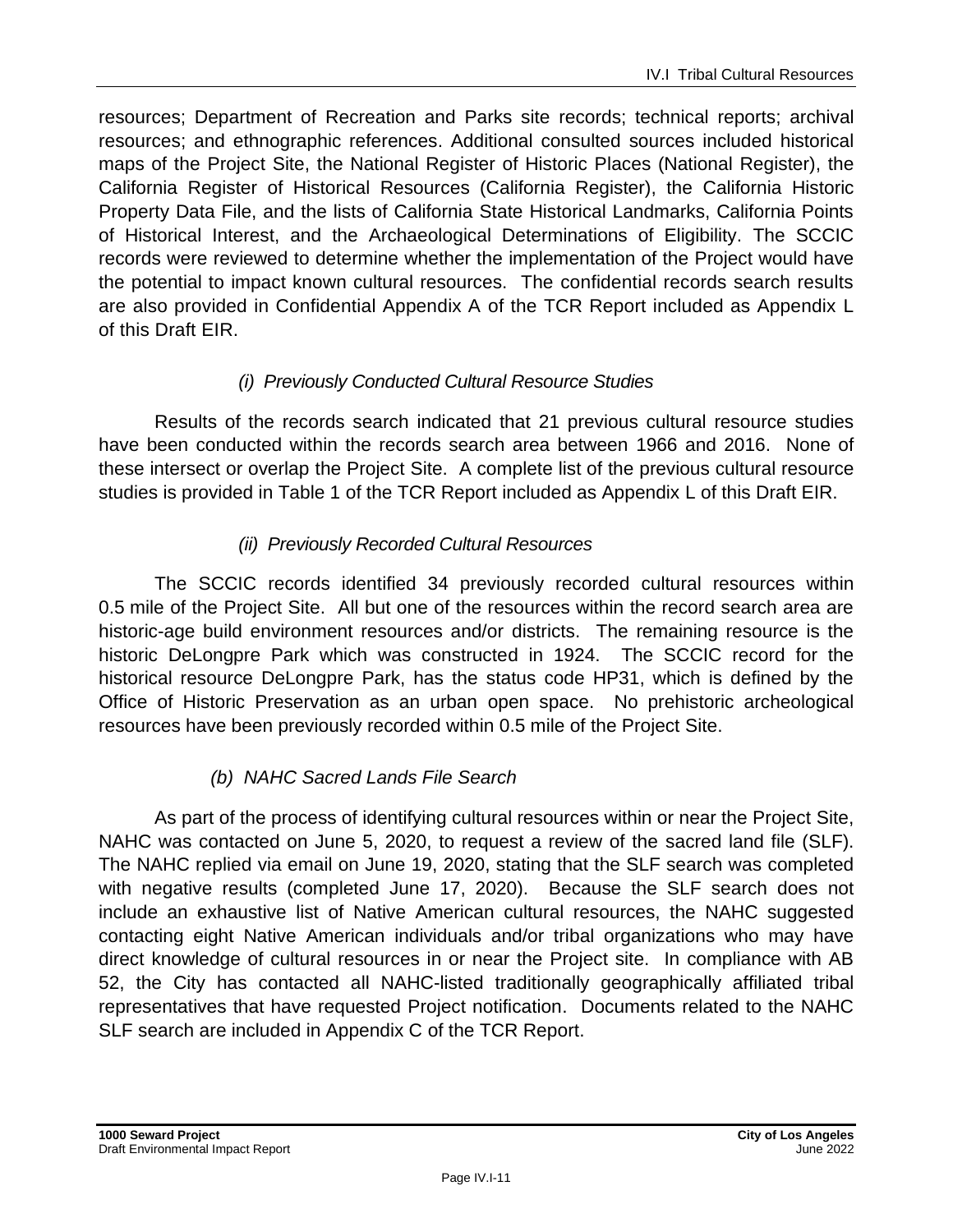#### *(c) Ethnographic Research and Review of Academic Literature*

As part of the preparation of the Project TCR Report, pertinent academic and ethnographic literature for information pertaining to past Native American use of the Project Site and vicinity was reviewed. This review included consideration of sources commonly identified during AB 52 consultation between Tribes and the City, notably the 1938 Kirkman-Harriman Historical Map often referenced by the Kizh Nation (Figure 3 in the TCR Report included as Appendix L of this Draft EIR). Based on this map, the Project Site is south/southeast of two Native American Villages (the nearest mapped, the village of Cahuenga, approximately 1.4 miles away), approximately 0.8 mile east of the nearest of the tar pits associated with the La Brea Tar Pit area, approximately 0.9 mile west of Camino Road, and approximately 0.7 mile north of an August 27, 1770 "Indian Battle," within the La Brea Tar Pit area.

Based on this map, the Project Site falls between two paths of Portola's first expedition in California. Based on Crespi's descriptions and diary entry date in relation to the location of the Project Site on the Kirkman-Harriman map, the Portola party traveled just south of the Project Site (approximately 2.4 miles) on August 2–3, 1769, moving westward from the Los Angeles River. The party stopped southwest of the tar pits on August 3, there continuing northward passing through Camino Real. The Project Site falls approximately 2 miles southwest of the Cahuenga Pass and less than 1 mile east of the nearest tar pit associated with the La Brea tar pits. Of the tar pits, Crespi noted in his diary entry for August 3, 1769, that "they came upon about forty springs of pitch, or tar, boiling in great surges up out of the ground, and saw very large swamps of this tar (Brown 2002:341). The area is known to have been a source of naturally occurring tar for prehistoric Native American people. A review of CHRIS records substantiates this; the remains of the La Brea Woman, believed to be 9,000 years old, were recovered within the boundaries of the La Brea Tar Pits (P-19-000159). Additionally, according to the Kirkman-Harriman map, the Portola party also traversed eastward towards the Los Angeles River, north of the Project Site (approximately 1.7 miles northeast) on January 16, 1770. In his diary entry for that date, Crespi notes that they encountered two villages and the party made camp there by the Cahuenga Pass.

No information relating to the two village sites mapped nearest to the Project Site was provided within the technical reports reviewed as part of the records search for this study, though it appears likely that these are the villages mentioned in the excerpts of Father Crespi's diary that were quoted in the ethnographic context above in this report as the village of Cahuenga. Because these villages are not documented in ethnographic sources subsequent to this initial documentation, nor have the villages been confirmed archaeologically, the mapped locations of these village should not be considered known cultural resources unless substantiated through future archaeological work. The initial documentation of these village locations was not necessarily intended to be geographically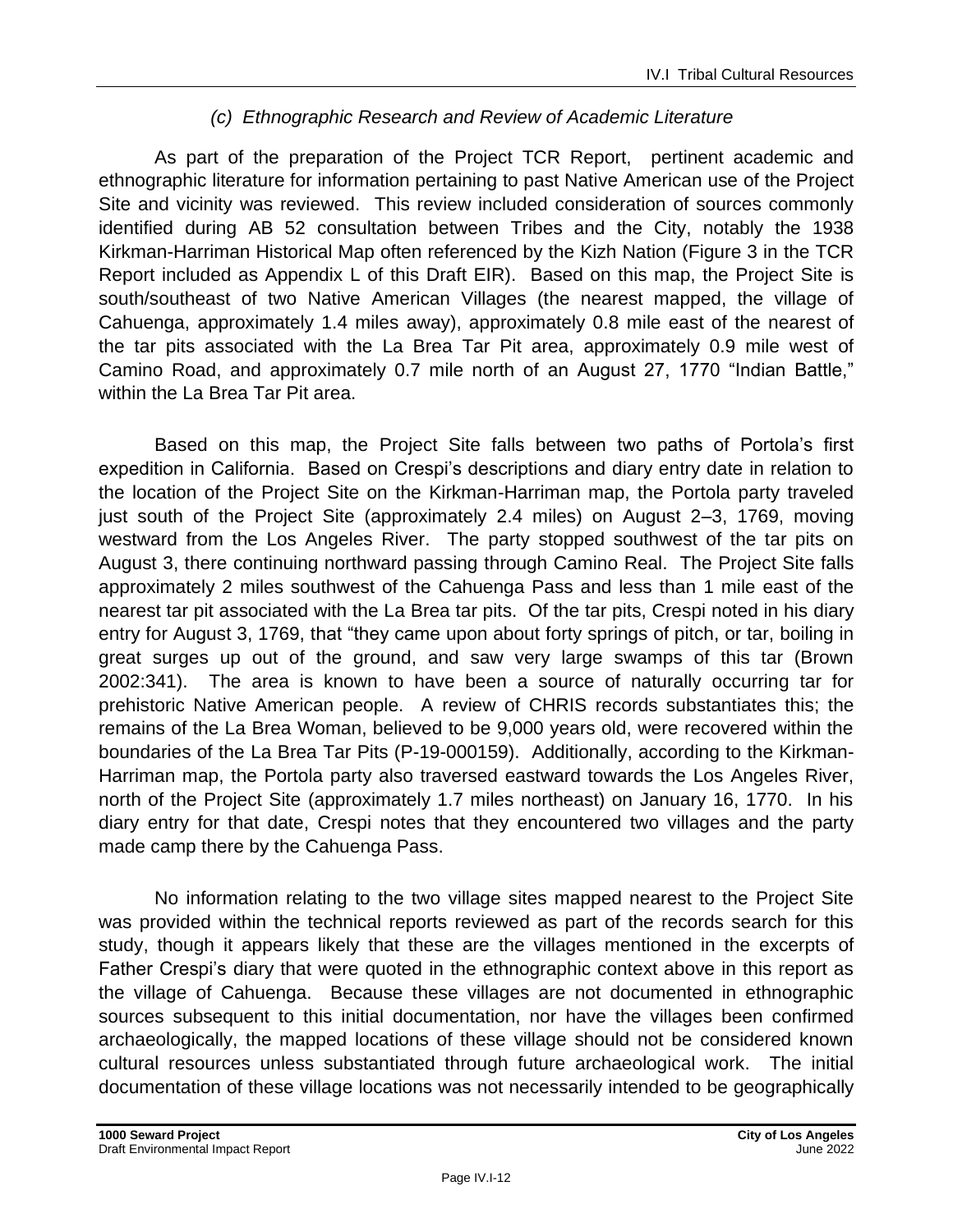precise, but rather to consolidate generalized historical information and visually represent broader relationships. Without corroboration by other sources of information, these mapped village locations are considered unconfirmed. Because the mapped villages are not documented in ethnographic or historical sources subsequent to this initial documentation, nor have the villages been confirmed archaeologically, the mapped locations of these villages, standard practice dictates that they should not be considered known cultural resources unless substantiated though future archaeological work. Furthermore, no information relating to the "Indian Battle" of August 27, 1770, was identified in the archival research through the available archaeological record.

The Kirkman-Harriman Map also indicates the presence of a trail to the east of the project area. While the specific routes would have varied throughout human prehistory based on changing topographic and environmental conditions, regional evidence from known archaeological sites clearly documents wide-spread patterns of exchange in goods and resources between neighboring tribes. Outside of areas with specific geographic or topographic constraints, prehistoric trails represented on this map should be interpreted as a cartographer's tool for describing these connections between known use areas, and not specific or known prehistoric routes of travel. Furthermore, while prehistoric trails and linear features often overlap with those of subsequent transportation methods because they follow the most efficient path between locations, this is not specifically reflective of prehistoric use of areas now used for modern transportation without substantiation from the archaeological record.

At the time of Portola's expedition, and through the subsequent mission period, the area surrounding the Project Site would have been occupied by Western Gabrieleño/Tongva inhabitants (refer to Figures 4 and 5 in the TCR Report included as Appendix L of this Draft EIR). Use of Gabrielino as a language has not been documented since the 1930s. One study made an effort to map the traditional Gabrieleño/Tongva cultural use area through documented family kinships included in mission records. This process allowed for the identification of clusters of tribal villages (settlements) with greater relative frequencies of related or married individuals than surrounding areas (Figure 6 in the TCR Report included as Appendix L of this Draft EIR). Traditional cultural use area boundaries, as informed by other ethnographic and archaeological evidence, were then drawn around these clusters. The relative size of these villages was also inferred from their relative number of mission-period recruits. The nearest substantiated named village site to the Project was Cabuepet (or Cahuenga), located near the northern opening of the Cahuenga Pass approximately 1.4 miles to the north/northwest. This village was located near what is now Universal Studios. Mission records indicate that 123 Native American neophytes came from this village, second only in number to Yanga in the Western Gabrieleño territory. Campo de Cahuenga was also in this vicinity, which is the site where the 1847 treaty between General Andres Pico and Lieutenant-Colonel John C. Fremont marked the surrender of Mexican California to the United States. The La Brea Tar Pits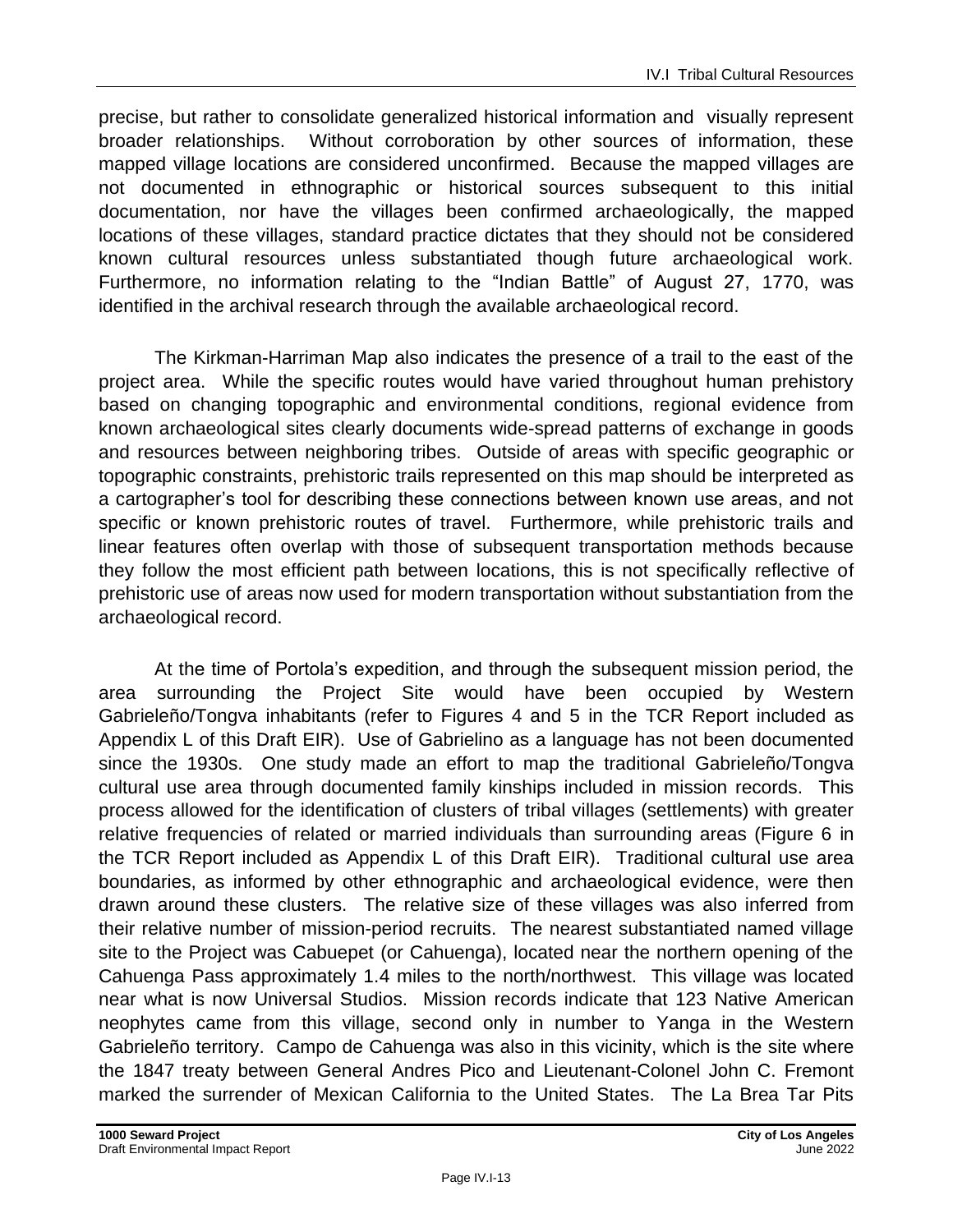area was a known area of Native American use for hunting and the gathering of tar. The largest substantiated village in the vicinity was likely Yabit (or Yanga), located approximately 6 miles to the southeast. Mission records indicate that 179 Gabrieleño inhabitants of Yanga were coerced into involuntary labor at the San Gabriel Mission, indicating that it may have been the most populated village in the Western Gabrieleño territory. In general, the mapped position of both Yanga and Cahuenga have been substantiated through archaeological evidence, although the archaeological record has been substantially compromised by rapid and early urbanization throughout much of the region. No archaeological evidence of the two nearest villages on the 1938 Kirkman-Harriman map was provided in the SCCIC records search results or review of other archaeological information for the Project Site.

Based on the above, a review of pertinent academic and ethnographic information indicates that the Project Site falls within the boundaries of the Gabrieleño/Tongva traditional territory. In addition, the Project Site is located relatively close to Native American villages, including that of Cabuepet (or Cahuenga) approximately 1.4 miles to the north/northwest and Yanga approximately 6 miles to the southeast. The Project Site is also located near tar pits, water sources, and routes that may have been utilized by Native Americans in both the prehistoric and protohistoric time period, however, no Native American trial cultural resources have been previously documented on the Project Site.

#### *(d) Review of Historic Maps and Aerials*

As part of the TCR Report, historic topographic maps, aerial photographs, and Sanborn Fire Insurance Maps (Sanborn maps) were reviewed to understand development of the Project site and surrounding properties. Topographic maps are available for the years 1894, 1896, 1898, 1900, 1902, 1904, 1906, 1908, 1910, 1913, 1915, 1921, 1924, 1926, 1932, 1955, 1963, 1968, 1975, 1982, 1995, 2012, 2015, and 2018. Historic aerials are available for the years 1948, 1952, 1954, 1964, 1972, 1980, 1989, 1994, 2003, 2004, 2005, 2009, 2010, 2012, 2014, and 2016. Sanborn maps were available for the year 1919, and are included in Appendix B of the TCR Report.

The first USGS topographic map depicting the Project Site is from 1894 and shows roads and city blocks surrounding the Project Site, although no structures are shown within the Project Site. The topographic maps from the following years show no change until 1921. The 1921 topographic map shows an increase in roads to the east and west of the Project Site, as well structures within the Project Site. The 1924 topographic map shows two structures within the Project Site, both along Seward Street and Hudson Avenue. The 1926 topographic map shows no change to the Project Site. The 1932 topographic map shows a structure within the Project Site along Hudson Avenue; however, a structure is no longer depicted at the corner of Seward Street and Romaine Street. The 1955 topographic map does not depict any structures within the Project Site or surrounding city blocks. The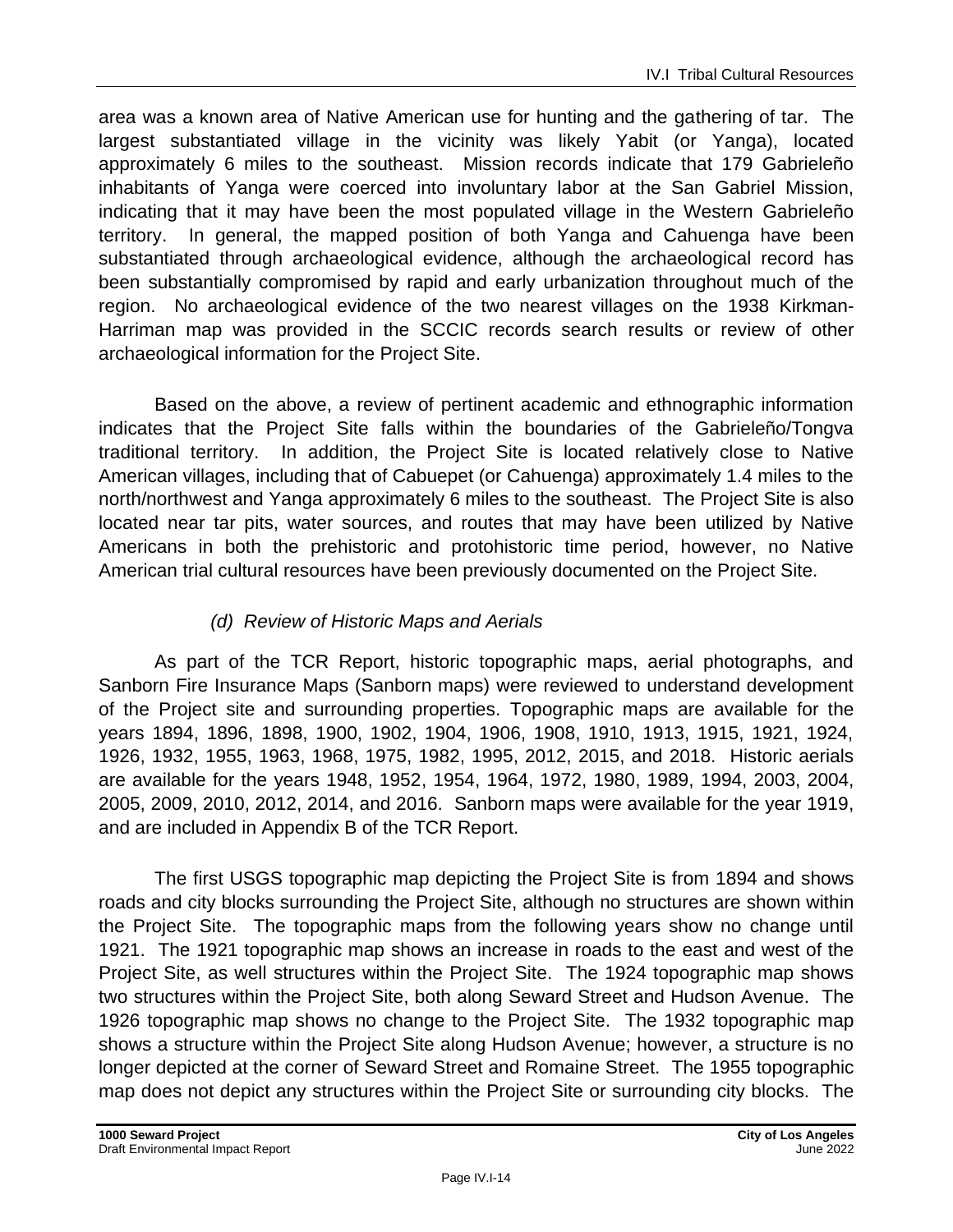topographic maps from the following years show no change to the Project Site, since the 1955 topographic map.

The first historic aerial of the Project Site dates to 1948 and shows developed structures covering the majority of the Project Site. The following historic aerials remain unchanged until 1964. The 1964 historic aerial shows the upper northeast quadrant of the Project Site as a parking lot and is void of structures, however, structures were present within the western half and along the southern edge of the Project Site. The following historic aerials show no significant change to the Project Site until 1994. The 1994 historic aerial shows the eastern half of the Project Site as a parking lot and void of structures; however, structures remain within the western half of the Project Site. The remaining historic aerials show no change to the Project Site up through the twentieth and twenty-first centuries.

The 1919 Sanborn map shows the Project Site subdivided into three parcels from Seward Street to Hudson Street. Within the western parcel, located on the northeast corner of Seward Street and Romaine Street, there is a large structure, labeled "Radio Equipment Warehouse". Within the parcels on the eastern half of the Project Site, where the current parking lot is located, there were five rectangular structures varying in size, though the maps do not provide information regarding their use. No additional years were available for review for the Project Site.

Historical maps indicate the presence of a small drainage approximately 2.4 miles east of the Project Site, and the Los Angeles River, prior to channelization, mapped approximately 6.7 miles to the east. Post channelization, the Los Angeles River is approximately 5.9 miles east of the Project Site.

#### *(e) Geotechnical Report*

The Project's Geotechnical Investigation included as Appendix IS-2 of the Initial Study included as Appendix A of this Draft EIR details the results of two subsurface exploratory borings by an 8-inch-in-diameter hollow-stem auger drilling machine. These subsurface exploratory investigations were placed at the northwest and southeast corners of the paved parking lot within the Project Site, to a maximum depth of 60.5 feet below the existing ground surface to determine subsurface conditions. According to the Geotechnical Investigation, both exploratory borings were completed on November 11, 2019. The soils encountered include: (1) Artificial fill soils: characterized as dark clay that is moist and firm, encountered between surface and 4 feet from the existing ground surface; and (2) Native soils: characterized as Quaternary age alluvium that consists of dark brown to brown and reddish-brown interbedded clay, silt and sand of varying composition that is slightly moist to very moist, firm to hard or medium dense to very dense, and was, encountered beneath the fill soils. The Geotechnical Investigation states that the artificial fill encountered are likely a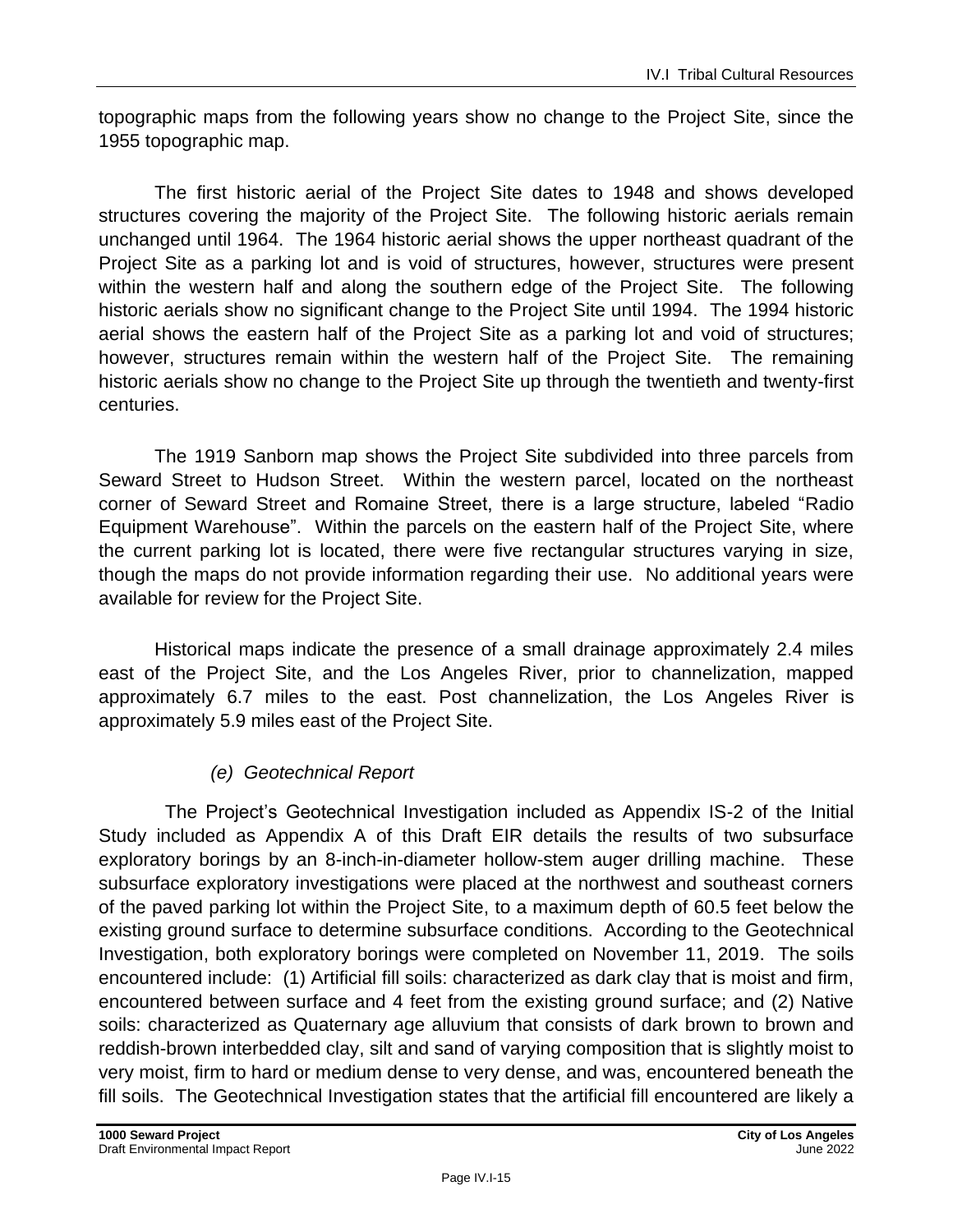product of previous grading or construction activities at the Project Site. The Geotechnical Investigation further notes that deeper fill soils may exist in other portions of the Project Site that were not investigated as part of the exploratory borings.

# **3. Project Impacts**

# **a. Thresholds of Significance**

In accordance with the State CEQA Guidelines Appendix G, the Project would have a significant impact related to tribal cultural resources if it would:

- *i. Listed or eligible for listing in the California Register of Historical Resources, or in a local register of historical resources as defined in Public Resources Code section 5020.1(k), or*
- *ii. A resource determined by the lead agency, in its discretion and supported by substantial evidence, to be significant pursuant to criteria set forth in subdivision (c) of Public Resources Code Section 5024.1. In applying the criteria set forth in subdivision (c) of Public Resource Code Section 5024.1, the lead agency shall consider the significance of the resource to a California Native American tribe.*

In assessing impacts related to tribal cultural resources in this section, the City will use Appendix G as the thresholds of significance, as set forth above. The *L.A. CEQA Thresholds Guide* does not specifically address tribal cultural resources and thus, does not provide additional guidance in addressing the Appendix G thresholds of significance.

# **b. Methodology**

The results of an SCCIC records search for the Project Site and 0.5-mile radius were evaluated to determine potential impacts associated with tribal cultural resources. The records search included a review of mapped prehistoric, historic, and built environment resources; Department of Parks and Recreation Site Records; technical reports: ethnographic references; historical maps; the California Historic Property Data File; the National Register, California Register, California State Historical Landmarks, and California

*Threshold (a): Cause a substantial adverse change in the significance of a tribal cultural resource, defined in Public Resources Code section 21074 as either a site, feature, place, cultural landscape that is geographically defined in terms of the size and scope of the landscape, sacred place, or object with cultural value to a California Native American tribe, and that is:*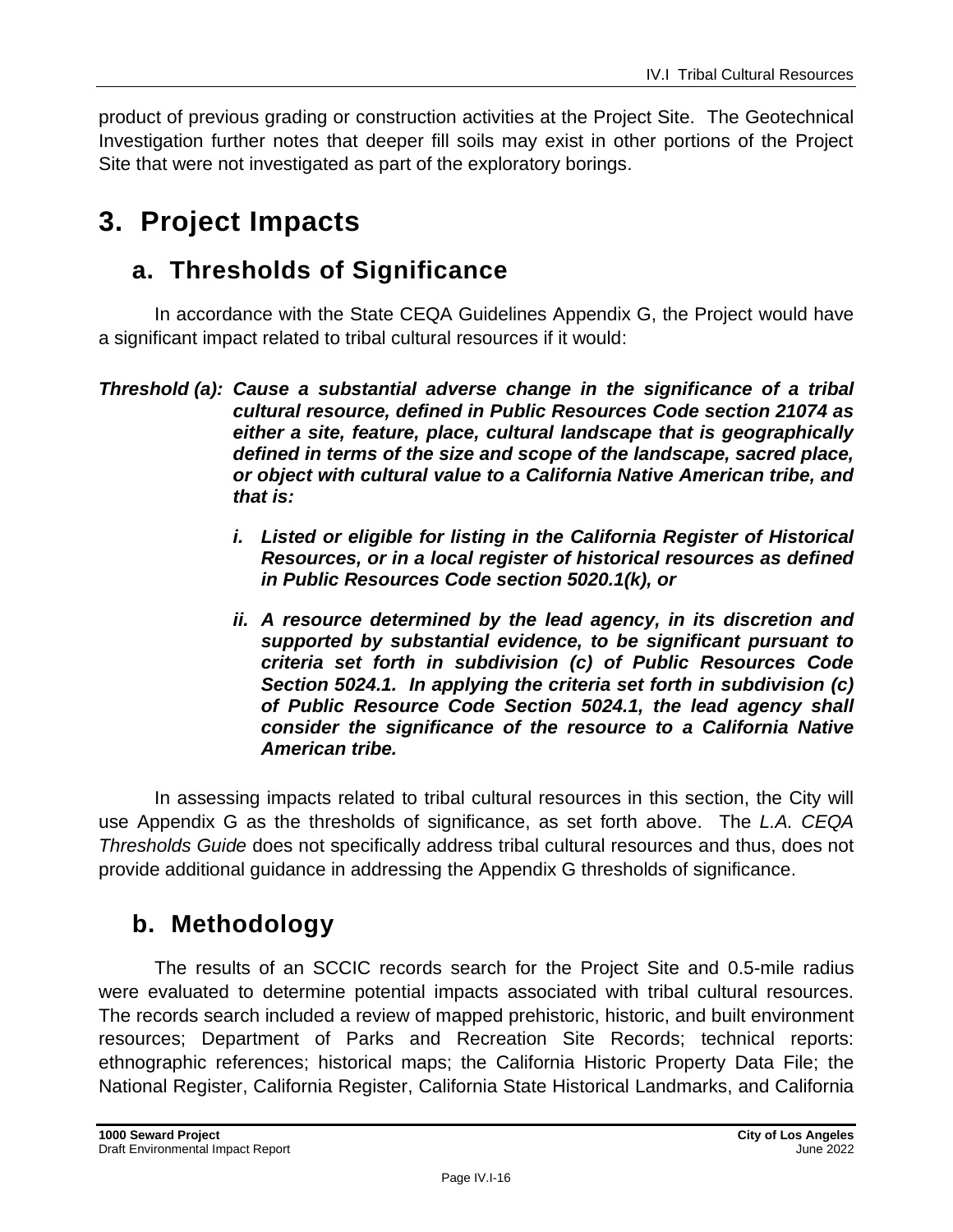Points of Historical Interest listings; and the Archaeological Determinations of Eligibility. Pertinent academic and ethnographic literature was also reviewed for information pertaining to past Native American use of the Project Site as part of the TCR Report. The Kizh Nation was the only tribe to request consultation. In compliance with AB 52, the City initiated and concluded consultation with the Tribe, as discussed further below. In addition, SLF search was conducted by NAHC to determine the presence of any recorded tribal cultural resources on the Project Site. The results of this analysis are provided in the TCR Report included as Appendix L of this Draft EIR.

# **c. Project Design Features**

No specific project design features are proposed with regard to tribal cultural resources.

# **d. Analysis of Project Impacts**

- *Threshold (a): Would the Project cause a substantial adverse change in the significance of a tribal cultural resource, defined in Public Resources Code section 21074 as either a site, feature, place, cultural landscape that is geographically defined in terms of the size and scope of the landscape, sacred place, or object with cultural value to a California Native American tribe, and that is:*
	- *i. Listed or eligible for listing in the California Register of Historical Resources, or in a local register of historical resources as defined in Public Resources Code section 5020.1(k), or*
	- *ii. A resource determined by the lead agency, in its discretion and supported by substantial evidence, to be significant pursuant to criteria set forth in subdivision (c) of Public Resources Code Section 5024.1. In applying the criteria set forth in subdivision (c) of Public Resource Code Section 5024.1, the lead agency shall consider the significance of the resource to a California Native American tribe?*

### (1) Impact Analysis

A project with an effect that may cause a substantial adverse change in the significance of a tribal cultural resource is a project that may have a significant effect on the environment (PRC Section 21084.2). AB 52 requires a tribal cultural resource to have tangible, geographically defined properties that can be impacted by an undertaking. No tribal cultural resources have been identified within the Project Site or the surrounding 500-foot radius through the records search at the SCCIC (completed August 18, 2020) or through a search of the NAHC SLF (completed June 17, 2020). A review of ethnographic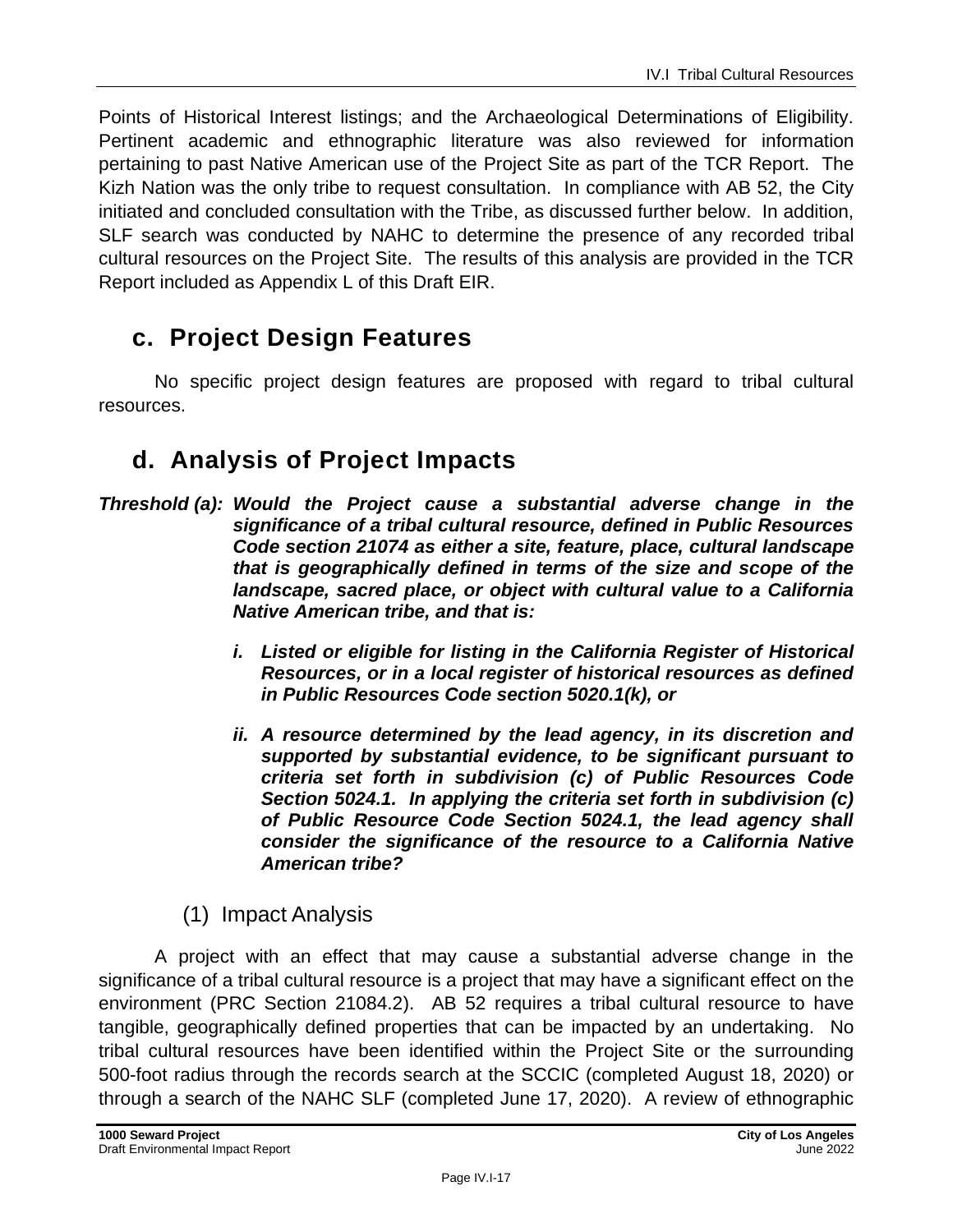information for the general Project area identifies the area as being located near tar pits, water sources, and roads that may have provided important resources to prehistoric and protohistoric populations but did not result in the identification of any known TCRs within the Project Site. As noted above, the Project's Geotechnical Investigation stated that fill soils were found up to four feet beneath the existing ground surface followed by native soils within the northwest and southeast corners of the paved parking lot of the Project Site. Furthermore, the Geotechnical Investigation states that deeper fill may be encountered within the Project Site in areas that were not investigated. Current Project design, based on the geotechnical findings, anticipates the depth of excavation for the Project Site to be a minimum of 12 inches below the existing ground surface for paving activities and a maximum depth of 45 feet below the existing ground surface for the construction of the proposed subterranean parking levels. In consideration of these factors, it is Dudek's assessment that subsurface contexts within the Project Site are of low suitability to support the presence of tribal cultural resources.

Furthermore, based on the AB 52 consultation process with the applicable California Native American Tribes, there is no substantial evidence indicating that tribal cultural resources would be impacted by the Project. The materials provided by the Kizh Nation as part of the AB 52 consultation process did not identify any tribal cultural resources within the Project Site. The tribal cultural landscape, as proposed by the Kizh Nation during the AB 52 consultation call, is located within a highly urbanized setting and is not geographically defined in terms of the size and scope of the landscape. As such, the proposed tribal cultural landscape is not eligible or included in a state or local historical register pursuant to PRC Section 21074 (a)(1)(A)-(B) based upon the information provided.

Additionally, staff conducted an online search of projects within a half mile radius of the Project Site. The search found that projects with a mitigated negative declaration or an environmental impact report included no specific mitigations for tribal cultural resources. No discovery of tribal cultural resources has been reported to the City at these project sites during their grading and excavation activities

As such, government-to-government consultation initiated by the City, acting in good faith and after a reasonable effort, has not resulted in the identification of a tribal cultural resource within or near the Project Site. Given that no tribal cultural resources have been identified and based upon Dudek's assessment and the City's own research, no specific mitigation measures are necessary.

**Based on the above, the City, in its discretion and supported by substantial evidence, finds that the Project Site does not contain any known resources or is a tribal cultural landscape determined by the City to be significant pursuant to criteria set forth in subdivision (c) of PRC Section 5024.1 (e.g., tribal cultural resources). Accordingly, the Project would not cause a substantial adverse change in the**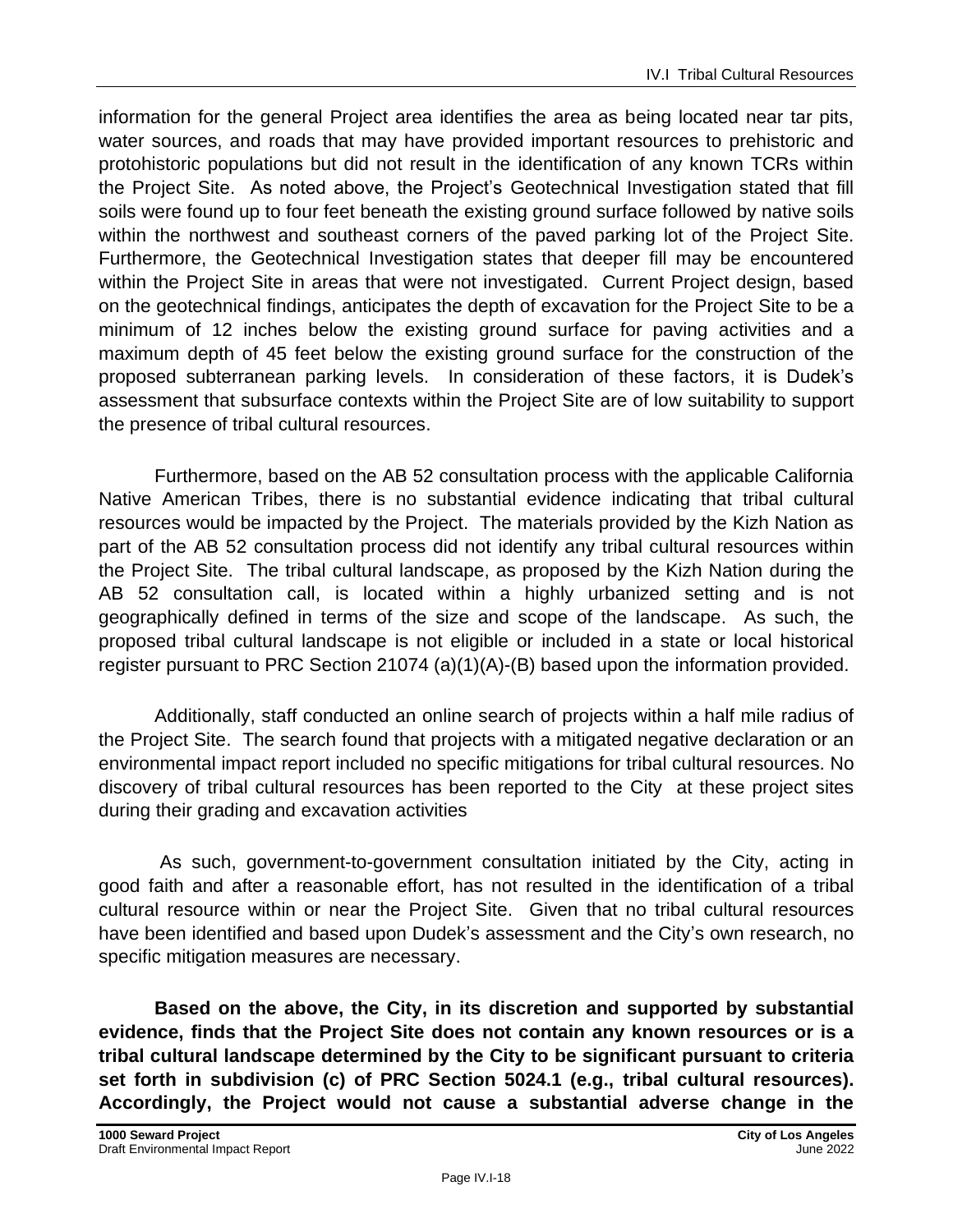#### **significance of a known tribal cultural resource with cultural value to a California Native American tribe. No impacts to known tribal cultural resources would occur.**

Despite the above, the Project would include excavation to a maximum depth of approximately 45 feet below the ground surface which would extend below the existing fill at the Project Site, which extends to a maximum depth of four feet below ground surface,<sup>7</sup> Excavation activities could potentially uncover unknown subsurface tribal cultural resources that may be present at the Project Site. The City has established a standard condition of approval (COA) to address inadvertent discovery of tribal cultural resources. Should a potential tribal cultural resource be inadvertently encountered during Project excavation and grading activities, this COA requires for temporarily halting of construction activities near the encounter and notifying the City and the Native American tribes that have informed the City they are traditionally and culturally affiliated with the geographic area of the proposed Project. If the City determines that a potential resource appears to be a tribal cultural resource (as defined by PRC Section 21074), the City would provide any affected tribe a reasonable period of time to conduct a site visit and make recommendations regarding the monitoring of future ground disturbance activities, as well as the treatment and disposition of any discovered tribal cultural resources. The Applicant would then implement the tribe's recommendations if a qualified archaeologist reasonably concludes that the tribe's recommendations are reasonable and feasible. The recommendations would then be incorporated into a tribal cultural resource monitoring plan and once the plan is approved by the City, ground disturbance activities could re-commence. In accordance with this COA, all activities would be conducted in accordance with regulatory requirements. If the Applicant does not accept a particular recommendation determined to be reasonable and feasible by the qualified archaeologist or by a culturally affiliated tribal monitor, the Applicant may request mediation by a mediator agreed to by the Applicant and the City who has the requisite professional qualifications and experience to mediate such a dispute. The Applicant shall pay any costs associated with the mediation. The Applicant may recommence ground disturbance activities outside of a specified radius of the discovery site, so long as this radius has been reviewed by the qualified archaeologist and by a culturally affiliated tribal monitor and determined to be reasonable and appropriate. Copies of any subsequent prehistoric archaeological study, tribal cultural resources study or report, detailing the nature of any significant tribal cultural resources, remedial actions taken, and disposition of any significant tribal cultural resources shall be submitted to the SCCIC at California State University, Fullerton. **As such, with the implementation of this COA, potential Project impacts on any currently unknown tribal cultural resources that may be present at the Project Site would be less than significant.**

*<sup>7</sup> Geocon West, Inc., Geotechnical Investigation, Proposed Mixed Use Development 1000–1006 Seward Street, 6565 West Romaine Street, and 1003, 1007, & 1013 North Hudson Avenue, Los Angeles (Footnote continued on next page)*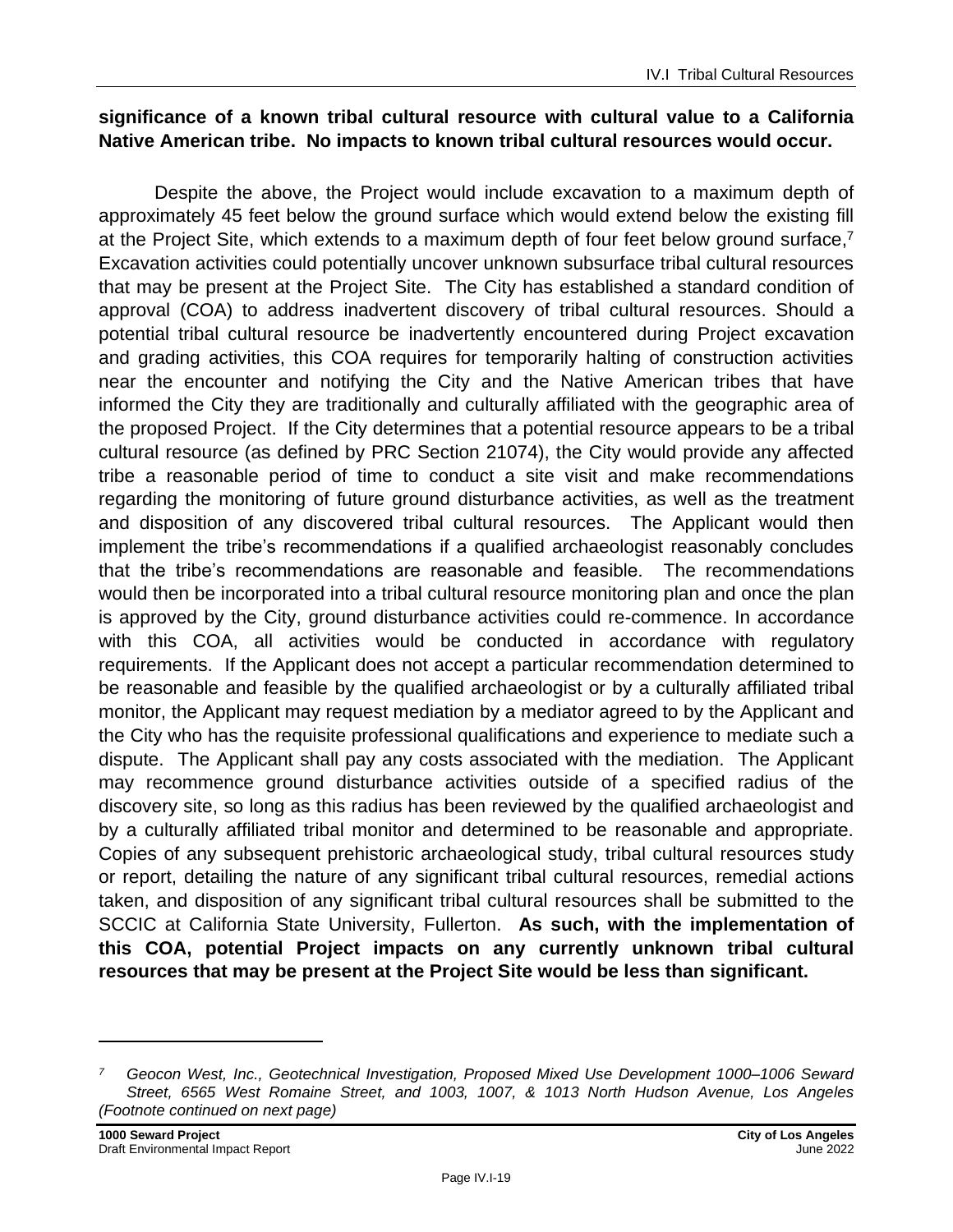For a discussion of potential impacts related to historic resources, please refer to Section IV.B, Cultural Resources, of the Draft EIR.

### (2) Mitigation Measures

Project-level impacts with regard to tribal cultural resources would be less than significant. Therefore, no mitigation measures are required.

#### (3) Level of Significance After Mitigation

Impacts were determined to be less than significant without mitigation. Therefore, no mitigation measures were required, and the impact level remains less than significant.

## **e. Cumulative Impacts**

(1) Impact Analysis

As indicated in Section III, Environmental Setting, of this Draft EIR, there are 16 specific related projects in the vicinity of the Project Site, as well as Related Project No. 17, the Hollywood Community Plan Update. While the majority of the related projects are located a substantial distance from the Project Site, as shown in Figure III-1 in Section III, Environmental Setting, of this Draft EIR, several related projects are located in proximity to the Project Site. Collectively, the related projects near the Project Site involve a mix of residential, commercial/retail, and office uses, consistent with existing uses in the vicinity of the Project Site.

The Project and the related projects are located within an urbanized area that has been disturbed and developed over time. Although impacts to tribal cultural resources tend to be site-specific, cumulative impacts would occur if the Project and related projects affected the same tribal cultural resources and communities. As discussed above, there are no tribal cultural resources located on the Project Site and all Project development would remain on-site. However, in the event that tribal cultural resources are uncovered, each related project would be required to comply with the applicable regulatory requirements discussed in detail above in Subsection IV.I.2.a on page IV.I-1. In addition, related projects would be required to comply with the consultation requirements of AB 52 to determine and mitigate any potential impacts to tribal cultural resources. **Therefore, cumulative impacts to tribal cultural resources would be less than significant and would not be cumulatively considerable.**

*California, April 29, 2020. Refer to Appendix IS-2 of the Project's Initial Study included as Appendix A of this Draft EIR.*